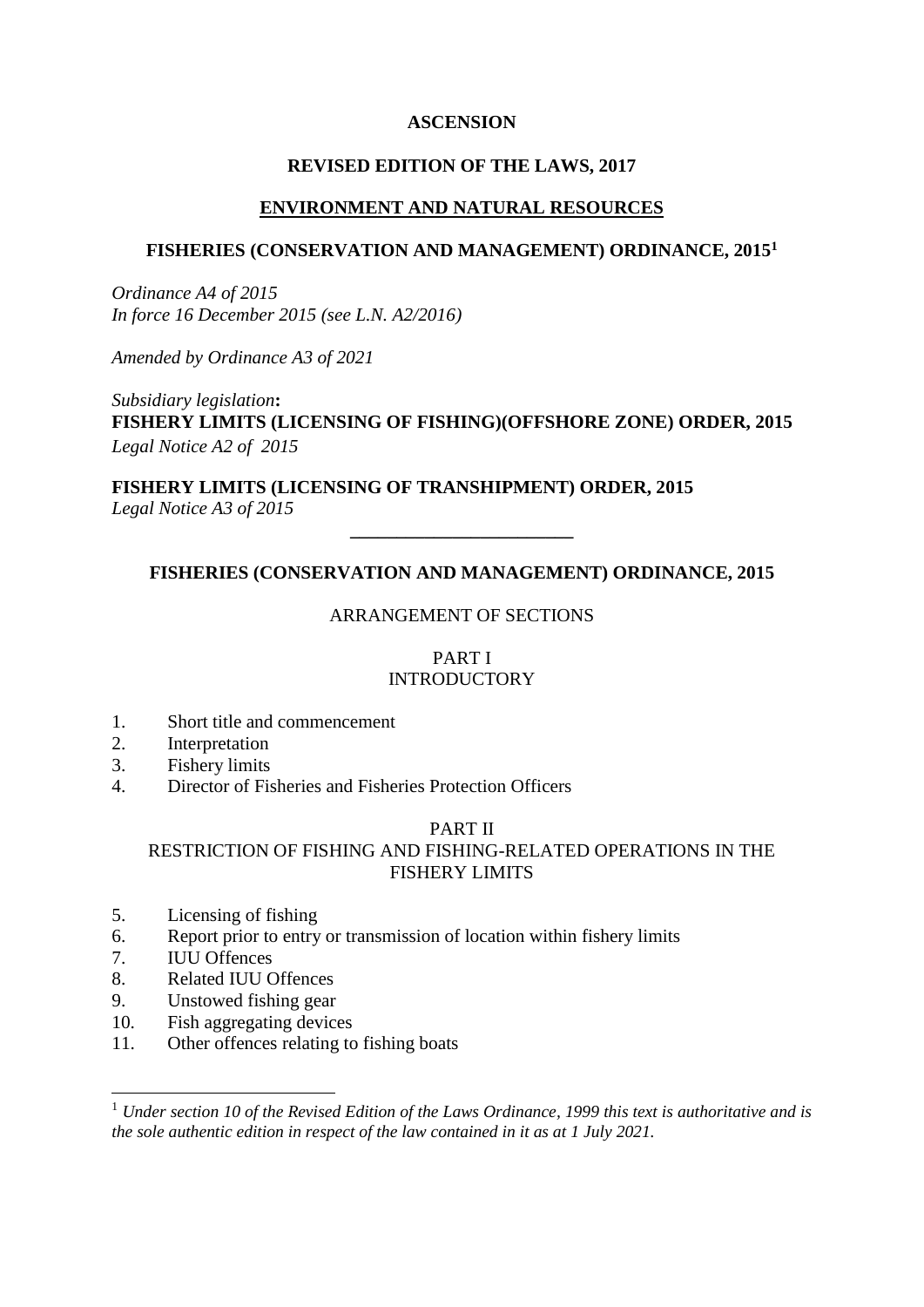#### PART III TRANSHIPMENT AND HARBOUR ACCESS

- 12. Transhipment
- 13. Access to harbour and services (foreign fishing boats)
- 14. Prior notice required
- 15. Authorisation to access Ascension harbour
- 16. Seizure of fish cargo pending authorisation

#### PART IV

# POWERS OF FISHERY PROTECTION OFFICERS

- 17. Powers of Fishery Protection Officers: introductory provisions
- 18. Powers referred to in section 17 and provisions related to those powers
- 19. Powers of inspection
- 20. Release of fishing boat, other vessel or thing if no proceedings are instituted
- 21. Security for and release of fishing boat, fish other vessel or thing by court
- 22. Reports on departure (foreign fishing boats)
- 23. Temporary departure provisions

#### PART V APPEALS

24. Appeals against decisions

### PART VI

### FURTHER PROVISION RELATING TO OFFENCES

- 25. Further provisions as to offences
- 26. Jurisdiction of Supreme Court
- 27. Forfeiture of licence
- 28. Administrative penalties for minor offences
- 29. Provisions as to amounts of fine and other orders to be made by court on conviction
- 30. Detention or forfeiture of fishing boats on failure to pay or secure fine

# PART VII

# GENERAL

- 31. Regulations
- 32. Repeal

Schedule A: List of organisations pursuant to section 11 Schedule B: List of information to be provided pursuant to section 14 Schedule C: IUU fishing declaration under section 14

AN ORDINANCE to repeal the Fishery Limits Ordinance, 1978 and to re-enact it with amendments enhancing the management of Ascensions marine resources.

# **PART I INTRODUCTORY**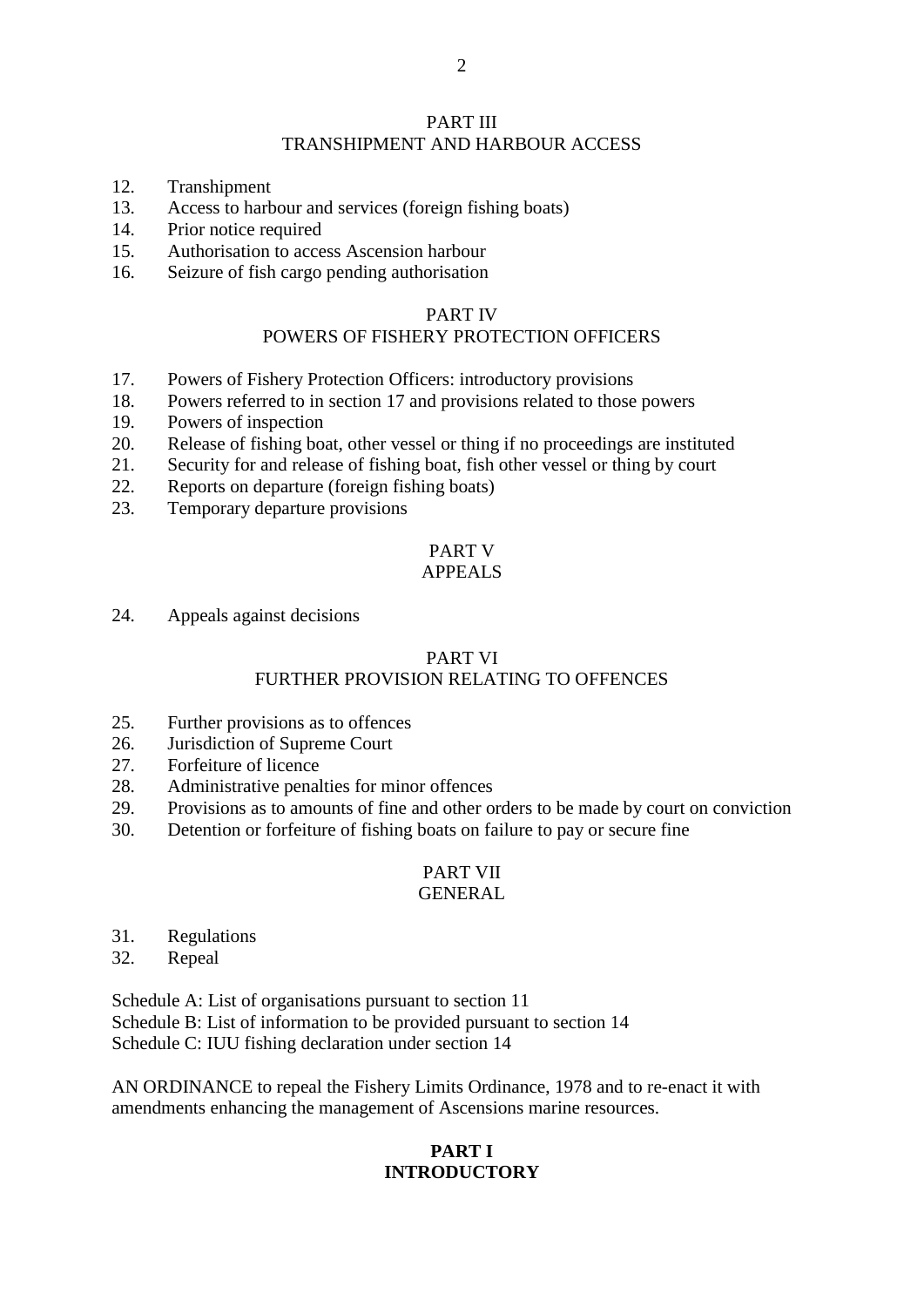#### **Short title and commencement**

**1.** This Ordinance may be cited as the Fisheries (Conservation and Management) Ordinance, 2015, and comes into force on a date the Governor appoints by order.*<sup>2</sup>*

### **Interpretation**

**2.** In this Ordinance, unless the context otherwise requires—

**"catch"** and its correlatives include "take" and its correlatives;

- **"controlled fishing zone"<sup>3</sup>** means any area of the fishery limits for the time being the subject of an order or regulations, as the case may be, made under, or continuing to have effect as if made under, section 5(1A);
- **"conservation and management measures"** means measures in force to conserve and manage one or more species of marine living resources;
- **"Director of Fisheries"** means the Director of Fisheries appointed under section 4(1);
- **"exclusive economic zone"<sup>4</sup>** means the Ascension maritime zone that extends 200 nautical miles from the nearest points of the baseline from which the breadth of the territorial sea adjacent to the island of Ascension is measured and as established by Proclamation dated 13 July 2017;
- **"fish"** or **"fishery products"** means all aspects of living marine resources, whether processed or not;
- **"Fisheries Protection Officer"** means the Director of Fisheries and any of the Fisheries Protection Officers provided for in section 4(4);

**"fishery limits"** means the fishery limits of Ascension provided for in section 3;

**"fishing"** means—

1

- *(a)* the catching or taking of fish;
- *(b)* any activity which can reasonably be expected to result in the catching or taking of fish; or
- *(c)* any operation at sea in support of, or in preparation for, any activity mentioned in paragraph *(a)* or paragraph *(b)*,

and includes exploring or prospecting for the presence of fish (including acoustic searching for fish) and the collecting or taking by any means of marine invertebrates (including crustaceans, molluscs or echinoderms);

- **"fishing boat"** means any vessel of whatever size, and in whatever way propelled, which is for the time being adapted or used, or intended to be used, for fishing;
- **"fishing gear"** includes nets of every kind, fish-hooks, lines, pots, trawl doors and buoys;

**"fishing licence"** means a licence provided for under section 5;

**"fishing-related operations"** means the processing, storage, carriage or transhipment of fish aboard any vessel and any operation ancillary to any of those operations;

**"foreign fishing boat"<sup>5</sup>** means a fishing boat which is not—

- *(a)* registered in Ascension; or
- *(b)* owned by a person who is ordinarily resident in Ascension; or
- *(c)* owned by a company (wherever registered) that holds a licence to fish granted under this Ordinance;

<sup>2</sup> Commencement Order published as LN A2 of 2016

<sup>3</sup> *Definition of "controlled fishing zone" inserted by Ord. A3 of 2021*

<sup>4</sup> *Definition of "exclusive economic zone" inserted by Ord. A3 of 2021*

<sup>5</sup> *Definition of "foreign fishing boat" amended by Ord. A3 of 2021*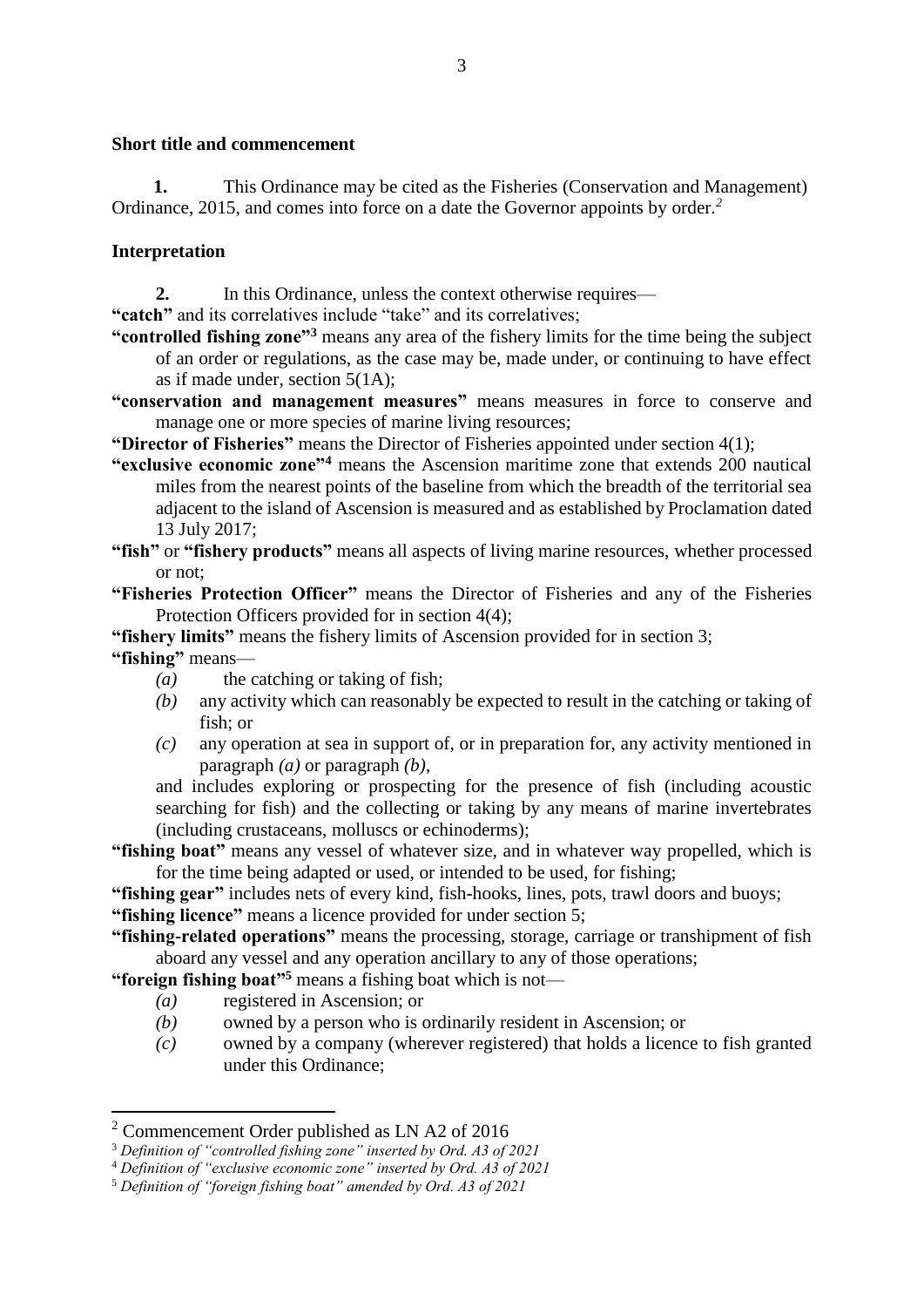**"harbour"** means Ascension harbour as defined in the Harbour Declaration (Ascension) Order 2010;

**"ICCAT"** means the International Commission for the Conservation of Atlantic Tunas;

**"illegal"<sup>6</sup>** , with respect to fishing, means fishing—

- *(a)* conducted by a fishing vessel in the fishery limits of Ascension contrary to a prohibition under this Ordinance, or otherwise than in accordance with a licence issued under this Ordinance; or
- *(b)* conducted by a fishing vessel flying the flag of a State which is a party to a RFMO, but which is operating in contravention of the conservation and management measures of that RFMO; or
- *(c)* conducted in contravention of international law applicable to Ascension;

**"IUU fishing"** means fishing activity that is illegal, unreported or unregulated;

- **"large-scale commercial fishing"<sup>7</sup>** means extractive fishing or fishing-related operations by a person, the primary purpose of which is the taking of fish to export from Ascension for fee, gain or reward, or for sale elsewhere, whether such sale is by or on behalf of that person or another;
- **"master",** in relation to a fishing boat, means both the person appearing to be the person who is for the time being in command or in charge of the boat and any person who is for the time being in charge of fishing operations on board that fishing boat;
- **"miles"** means international nautical miles of 1,852 metres;
- **"processing"** (in relation to fish) includes preserving or preparing fish or processing any article or substance obtained from fish, by any method whatever and for whatever purpose;
- **"regional fisheries management organisation"** or **"RFMO"** means a regional, sub-regional or similar organisation with competence to establish conservation and management measures for marine living resources that the members of that organisation have placed under its responsibility including but not limited to those organisations listed in Schedule  $A$ :

**"specified area"<sup>8</sup>** …

1

- **"territorial sea"** has the same meaning as it has by virtue of article 2 of the St Helena and Dependencies (Territorial Sea) Order 1989 (SI 1989/1994);;
- **"transhipment"** means the transfer of a catch in its harvested or processed form or fuel from a vessel to another vessel or means of transport;
- **"transhipment licence"** means a licence granted under section 12; **"UNCLOS"** means the 1982 United Nations Convention on the Law of the Sea;

**"unregulated"**, with respect to fishing, means fishing—

- *(a)* conducted in the area of application of a RFMO by a fishing vessel of a State that is not a contracting party to that RFMO, or by a fishing vessel that does not fly the flag of any State, or of any other fishing entity, in a manner that contravenes the conservation and management measures of the RFMO; or
- *(b)* conducted in an area, or for fish stocks, in relation to which there are no conservation or management measures, but in a manner that is not consistent with the responsibilities of the flag State for the conservation of marine living resources under international law;

**"unreported"**, with respect to fishing, means fishing—

*(a)* which has not been reported, or has been misreported, to the Director of Fisheries; or

<sup>6</sup> *Definition of "illegal" amended by Ord. A3 of 2021*

<sup>7</sup> *Definition of "large-scale commercial fishing" inserted by Ord. A3 of 2021* 

<sup>8</sup> *Definition of "specified area" delated by Ord. A3 of 2021*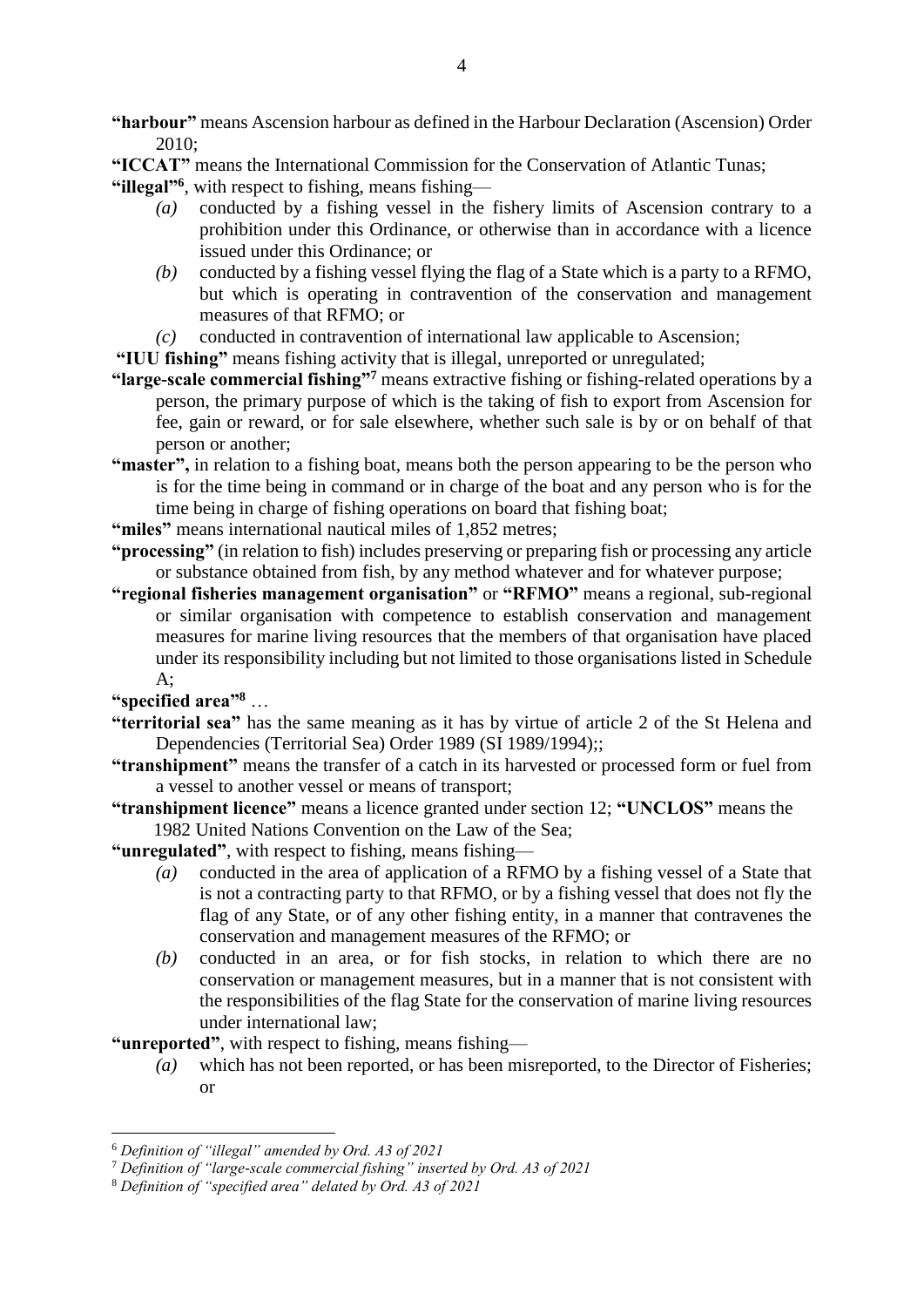*(b)* which has been undertaken in the area of application of a RFMO but which has not been reported, or has been misreported, in contravention of the reporting procedures of that RFMO.

### **Fishery limits**

**3.**<sup>9</sup> Notwithstanding any reference to fishery limits or cognate expressions in any other Ordinance, the Ascension fishery limits extend to the seaward limits of the exclusive economic zone.

### **Director of Fisheries and Fisheries Protection Officers**

**4. (1)** The Governor must appoint a person to be the Director of Fisheries who is to administer this Ordinance and isresponsible for—

- *(a)* the conservation of fish stocks;
- *(b)* the assessment of fish stocks and the collection of data, statistics and any other relevant information;
- *(c)* the development and management of fisheries;
- *(d)* the monitoring, control and surveillance of fishing and fishing-related operations;
- *(e)* the regulation of the conduct of fishing and fishing-related operations;
- *(f)* the issue, variation, suspension and revocation of licences for fishing and fishingrelated operations;
- *(g)* the collection of fees in respect of fishing licences and transhipment licences;
- *(h)* the making of such reports to the Governor as the Governor, in his or her discretion, requires;
- *(i)* other matters referred to in this Ordinance.

**(2)** In the performance of his o hr duties under this Ordinance, the Director of Fisheries is subject to the direction of the Governor.

**(3)** This Ordinance is to be enforced by Fisheries Protection Officers acting subject to the direction of the Director of Fisheries, and for that purpose Fisheries Protection Officers have the powers set out in this Ordinance.

**(4)** The Governor must appoint Fisheries Protection Officers and, in addition thereto, the Director of Fisheries, every police officer, customs officer, Harbour Master, commissioned officer on any of Her Majesty's ships and person in command or charge of any aircraft or hovercraft of the Royal Navy, the Army or the Royal Air Force are Fisheries Protection Officers for the purposes of this Ordinance.

**(5)** In the performance of their duties under this Ordinance, the Director of Fisheries and every Fishery Protection Officer must have regard to the provisions of ICCAT, but the question as to whether the Director of Fisheries or any Fishery Protection Officer has done so in any particular instance is not to be inquired into in any court.

### **PART II**

# **RESTRICTION OF FISHING AND FISHING-RELATED OPERATIONS IN THE FISHERY LIMITS**

**.** 

<sup>9</sup> *Section 3 substituted by Ord. A3 of 2021*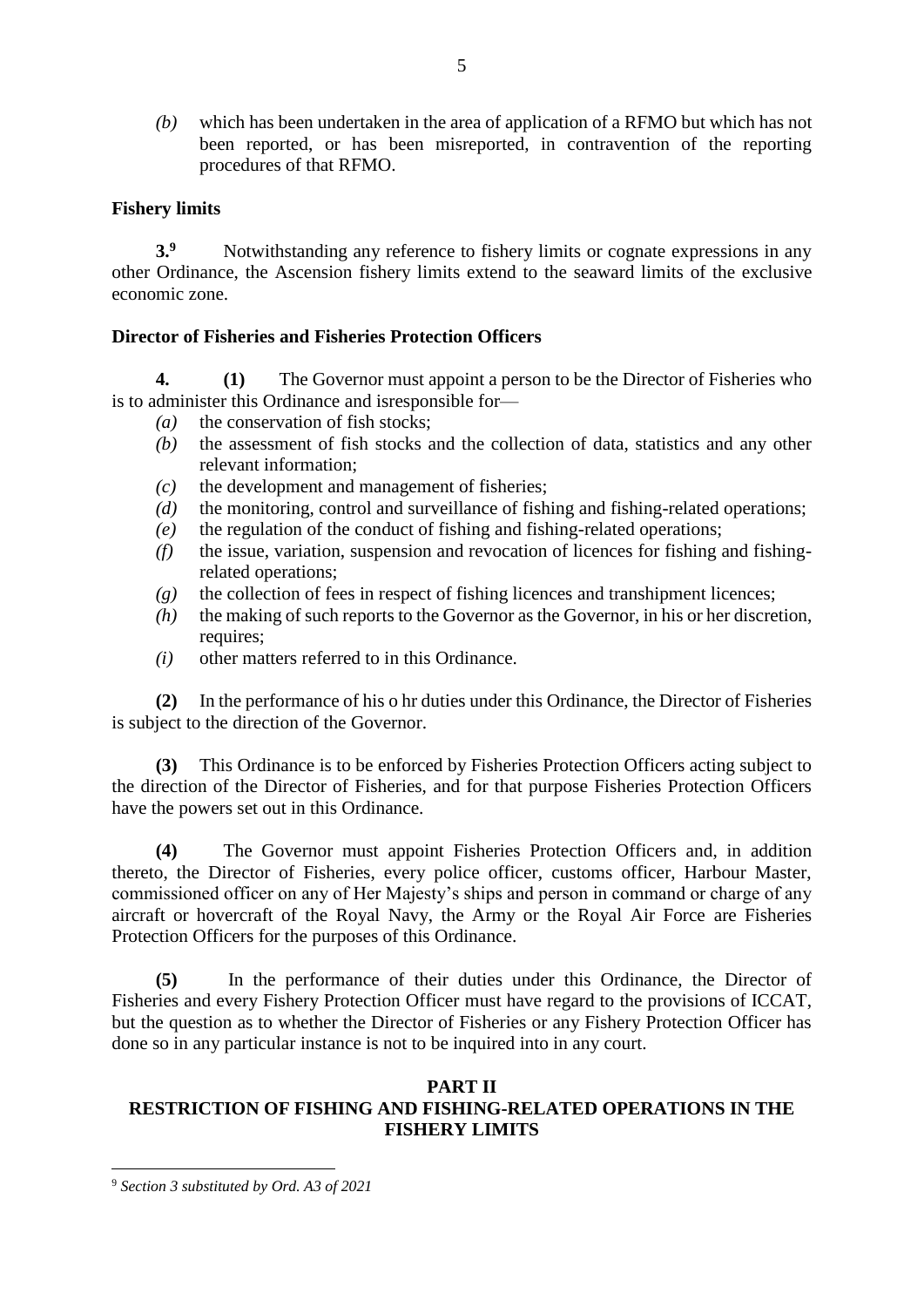### **Licensing of fishing**

**5.<sup>10</sup> (1)** Large-scale commercial fishing in any area of the fishery limits that is declared to be a marine protected area under the National Protected Areas Ordinance, 2003 is prohibited.

**(1A)** Subject to subsection (1), the Governor, acting on the advice of the Director of Conservation, may by regulations—

- *(a)* specify any area of the fishery limits within which fishing is prohibited unless it is authorised by a licence granted under this section; and
- *(b)* make provision for the types of fishing licences that may be granted in respect of that area.

**(2)** Every fishing licence for fishing by a fishing boat must be granted in respect of a single fishing boat specified in it and may be granted to the master, the owner or the charterer of the boat.

**(3)** Every fishing licence for fishing other than by a fishing boat must be granted in respect of the person specified in it.

**(4)** A licence referred to in subsections (2) and (3) may authorise fishing generally or may confer limited authority by reference to, in particular—

- *(a)* the area within which fishing is authorised;
- *(b)* the periods, times or particular voyages during which fishing is authorised;
- *(c)* the descriptions and quantities of fish which may be taken;
- *(d)* the method of fishing; or
- *(e)* the specific boat or vessel to be used.

**(5)** An order under this section may authorise the charging of a fee for licences under this section and may additionally authorise the charging of a fee in connection with any application for such a licence.

**(6)** Where an Order under this section authorises the charging of a fee for a licence—

- *(a)* the Governor may waive or reduce that fee if he or she sees fit to do so in the circumstances of the particular case;
- *(b)* any such fee may be expressed to be variable in relation to all or any of the following matters:
	- (i) the size of the fishing boat;
	- (ii) the equipment in relation to fishing affixed to or employed upon or in connection with the fishing boat;
	- (iii) the facilities aboard the fishing boat for the storage, freezing, processing or other treatment of fish;
	- (iv) the area in which fishing is authorised;
	- (v) the description and quantities of fish which may be taken;
	- (vi) the method or methods of fishing authorised to be used.

**<sup>.</sup>** <sup>10</sup> *Section 5 amended by Ord. A3 of 2021*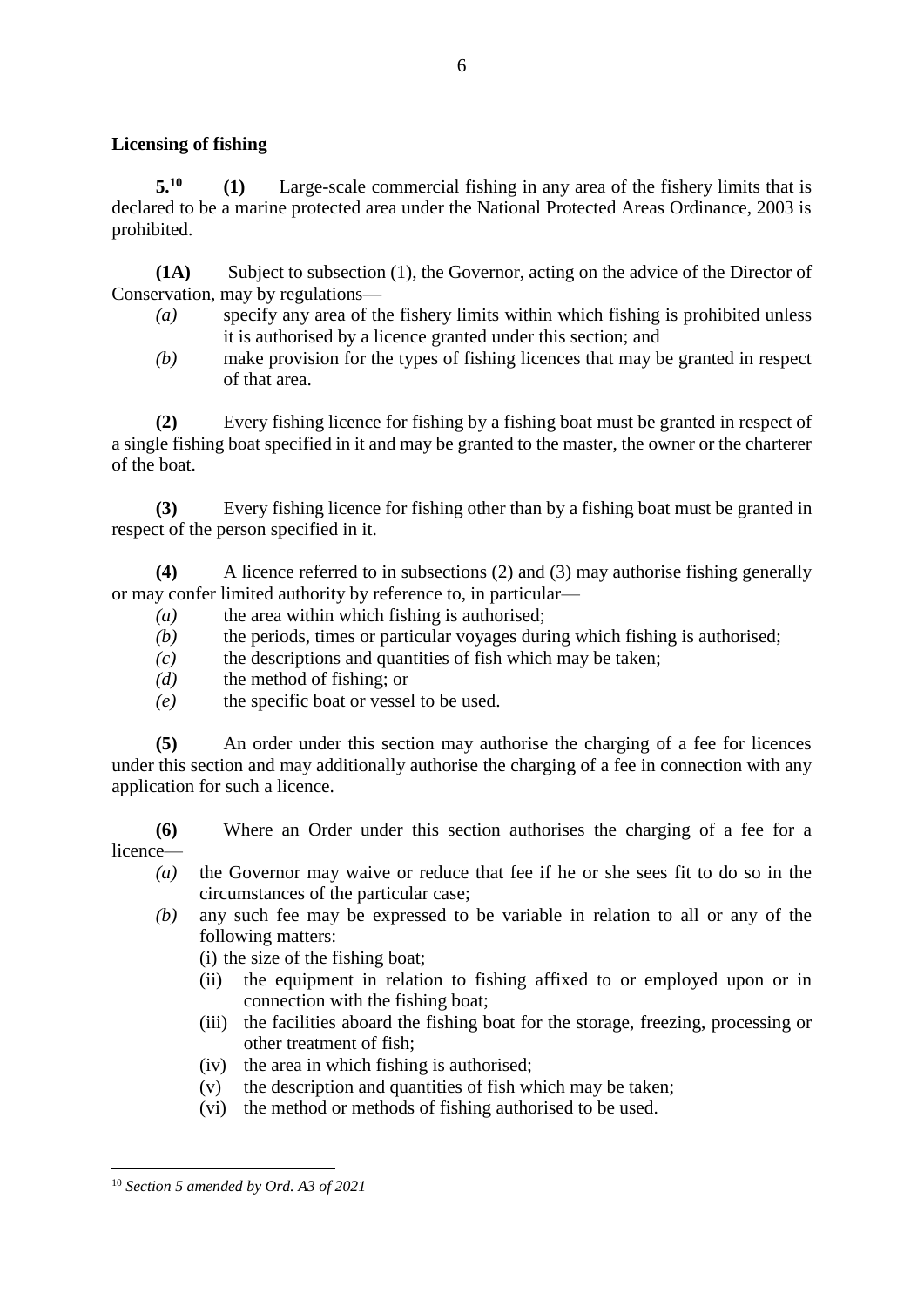**(7)** A licence under this section may authorise fishing either unconditionally or subject to conditions—

- *(a)* that the Director of Fisheries has been directed by the Governor to impose;
- *(b)* that in the opinion of the Director of Fisheries are necessary or expedient to regulate the conduct of fishing and fishing-related operations by the licensee under authority of the licence;
- *(c)* as to the use to which the fish may be put;
- *(d)* prohibiting or restricting the use of any equipment which might kill or harm any aquatic bird or marine mammal to be found or likely to be found in the area to which the licence relates;
- *(e)* as to the disposal of waste, effluvia or deleterious matter by the fishing boat to which the licence relates;
- *(f)* otherwise that in the opinion of the Director of Fisheries are be necessary or expedient to secure the fulfilment of any obligation under, or objective of, ICCAT.

**(8)** The conditions subject to which a licence may be granted under this section may differ between different fishing boats or fishing boats of different descriptions.

**(9)** Subsection (6) has effect without affecting any power under section 30 to make regulations in relation to any matter as to which under subsection (7) conditions may be imposed.

**(10)** The licensing powers conferred by this section may be exercised so as to limit the number of fishing boats, or any class of fishing boats, engaged in fishing in any area, or fishing in any area for any description of fish in any manner which appears to the Director of Fisheries to be expedient or necessary for the regulation of fishing.

- **(11)** The Director of Fisheries may—
- *(a)* from time to time vary a licence granted under this section;
- *(b)* revoke or suspend such a licence if he or she considers it to be necessary for the regulation of fishing or to be appropriate having regard to the conduct of the licensee.

**(12)** If the Director of Fisheries varies, revokes or suspends a licence he or she may, if he or she considers it appropriate in all the circumstances of the case, refund the whole or part of the fee paid in respect of that licence.

# **Report prior to entry or transmission of location within fishery limits**

**6.<sup>11</sup> (1)** Not less than 12 hours and no more than 24 hours before it enters the fishery limits, and whether intending to fish in them or to exercise the right of free passage through the waters lying within the fishery limits, every foreign fishing boat must contact the Marine Officer, Georgetown or any other person or establishment or by any other means the Director of Fisheries has approved for the purpose, and must provide the following information:

*(a)* the name and port and country of registry of the foreign fishing boat and its international radio call sign;

**<sup>.</sup>** <sup>11</sup> *Section 6 amended by Ord. A3 of 2021*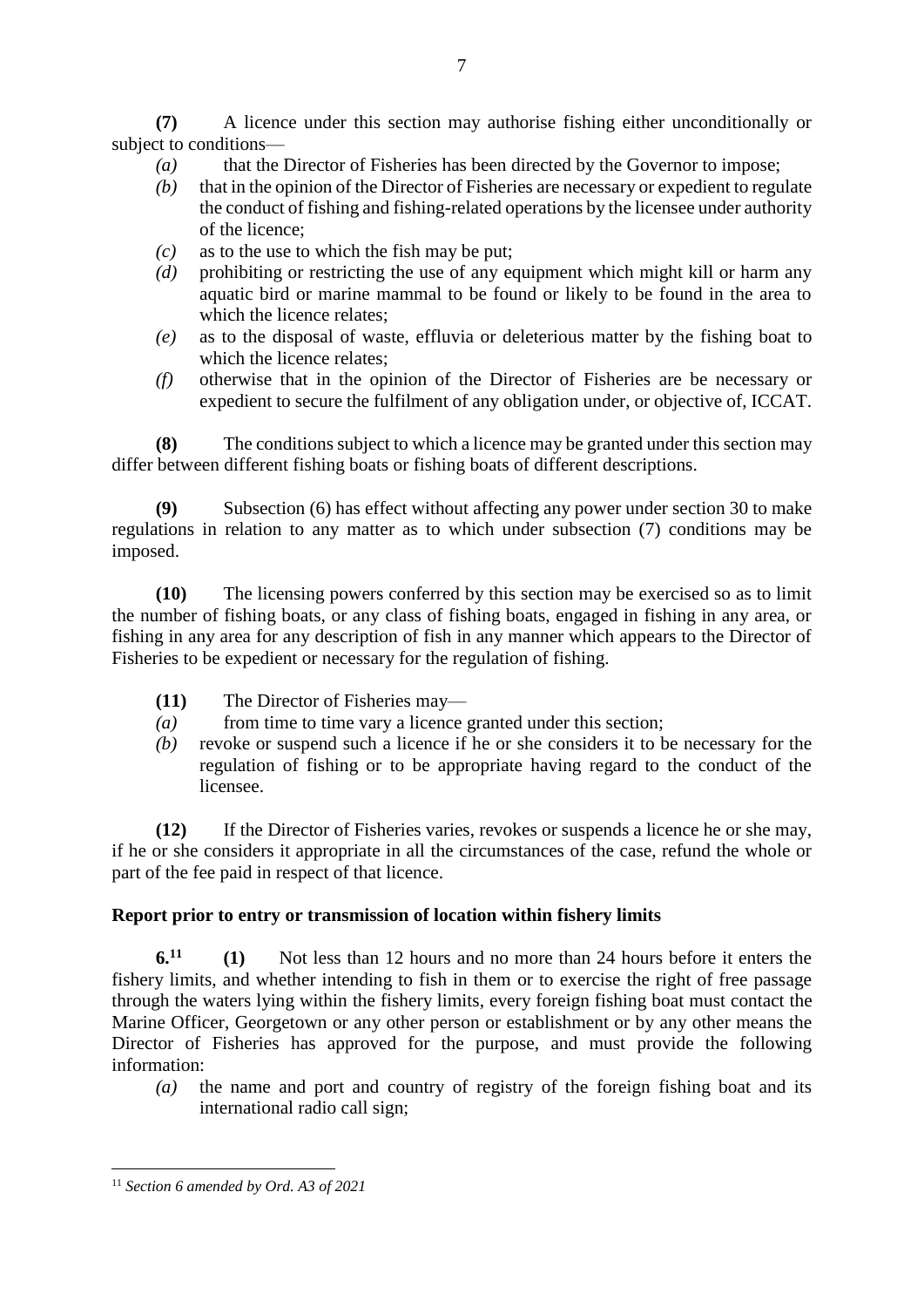- *(b)* the estimated time and date of entry into the fishery limits and the co-ordinates of the point of entry and, in the case of a foreign fishing boat intending to exercise the right of free passage through the fishery limits, the estimated time, date of its departure from the fishery limits and the co-ordinates of its intended point of departure;
- *(c)* in the case of a foreign fishing boat intending to fish in the fishery limits pursuant to a fishing licence granted under this Ordinance - the reference number or other sufficient details of the licence; and
- *(d)* in any case the quantity of fish, according to species, aboard the foreign fishing boat.

**(2)** Fish reported pursuant to subsection (1) to be on board a foreign fishing boat is, in the absence of proof of circumstances tending to indicate that the report was materially false, presumed to have been caught outside the fishery limits but, subject to that, if any fish is found on a foreign fishing boat within the fishery limits, that fish is presumed, unless the contrary is proved, to have been taken within the fishery limits.

**(3)** Any foreign fishing boat which enters the fishery limits, and whether intending to fish therein or to exercise the right of free passage through the waters lying within the fishery limits, is required to transmit its location either by Automatic Identification System (AIS) or to the Vessel Monitoring System nominated by the Government of Ascension.

**(4)** If the requirements of subsections (1) and (3) of this section are contravened in respect of a foreign fishing boat, the master, owner and the charterer (if any) of the foreign fishing boat each commits an offence. Penalty: A fine of £100,000.

# **IUU Offences**

**7.<sup>12</sup> (1)** If a fishing boat is used in contravention of any prohibition imposed by or under section 5, the master, the owner and the charterer (if any) of the fishing boat each commits an offence.

Penalty: A fine of £2,000,000.

**(2)** An individual who fishes other than by a fishing boat in contravention of any prohibition imposed by or under section 5 commits an offence. Penalty: A fine of £5,000.

**(3)** If a condition of a licence held by any fishing boat is broken, the master, the owner and the charterer (if any) of the fishing boat named in the licence each commits an offence.

Penalty: A fine of £1,000,000.

**(4)** A licence holder who fishes other than by fishing boat and in contravention of a condition of the licence commits an offence. Penalty: A fine of £1,000.

**<sup>.</sup>** <sup>12</sup> *Section 7 amended by Ord. A3 of 2021*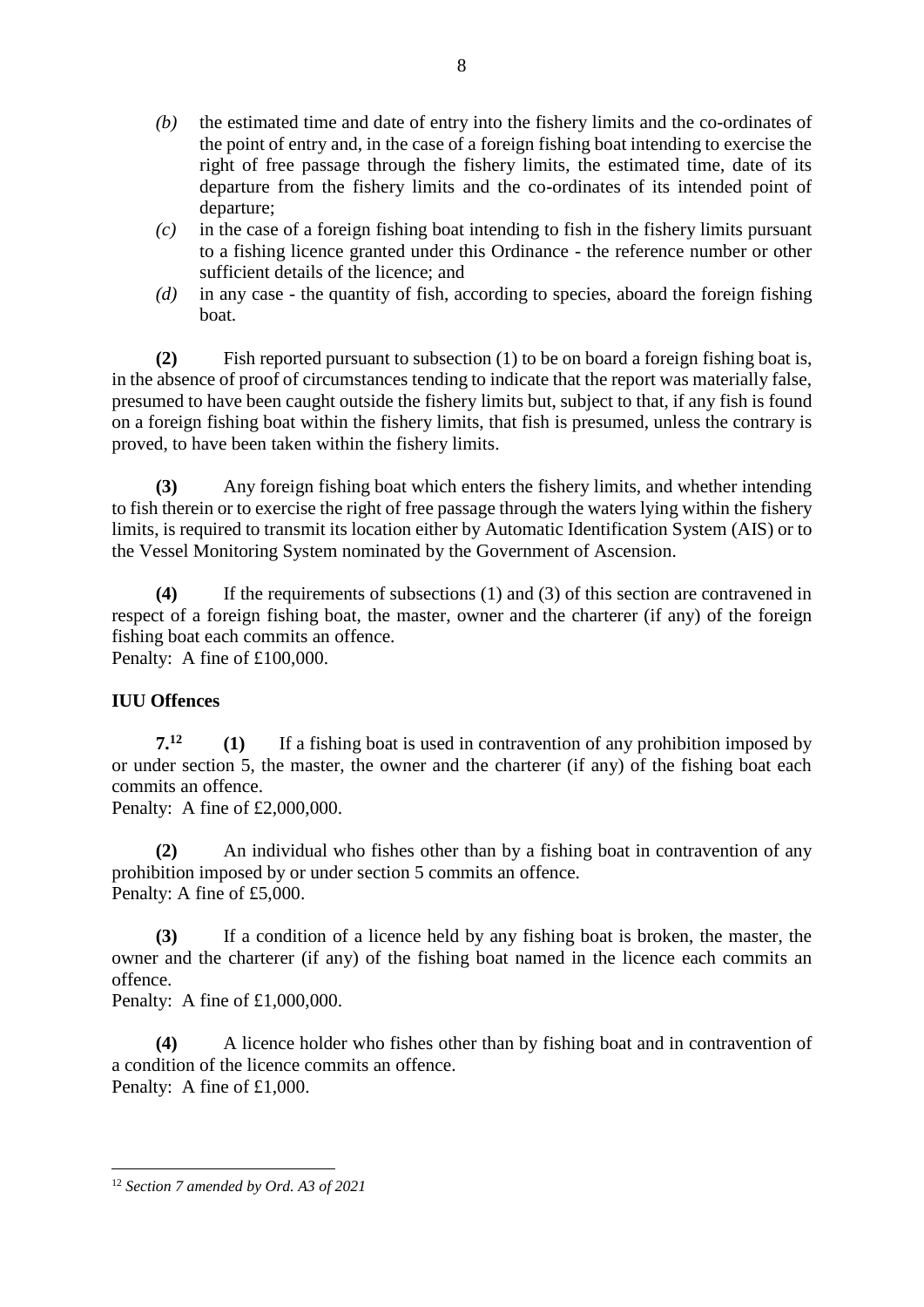**(5)** A fishing boat which does not have a licence in respect of a controlled fishing zone must not enter the controlled fishing zone except for a purpose recognised by international law or by any convention binding on Ascension and the government of the country to which the boat belongs. Any such boat which enters the controlled fishing zone for such a purpose must—

- *(a)* return outside the controlled fishing zone as soon as the purpose has been fulfilled;
- *(b)* not fish or attempt to fish while within the controlled fishing zone; and
- *(c)* transit in a continuous fashion (without loitering or stopping) and any deviation from that will be considered to be fishing.
- **(6)** It is an offence for a person who—
- *(a)* for the purpose of obtaining a licence under section 5; or
- *(b)* in purported compliance with any condition contained in a licence requiring the provision to the Director of Fisheries or to any person on his or her behalf of statistical information,

provides information which the person knows to be false or recklessly furnishes information which is false in a material particular.

Penalty: A fine of £100,000.

**(6)** If a person other than the master, the owner or the charterer (if any) of the fishing boat in question provides false information as mentioned in subsection (5), that master, that owner and that charterer (if any) as well as the person who actually provided the information is each deemed to have provided it and to have committed the offence and is each liable to be dealt with in respect thereof, unless the master, owner or charterer proves that the person who actually provided the information was not authorised to act on behalf of the master, owner or charterer, as the case may be.

# **Related IUU Offences**

- **8.** It is an offence for a person to—
- *(a)* conduct business directly related to IUU fishing, including the trade in, or the importation of, fishery products;
- *(b)* falsify documents referred to in this Ordinance; or
- *(c)* use such false or invalid documents.

Penalty: A fine of £100,000.

# **Unstowed fishing gear**

**9.<sup>13</sup> (1)** A fishing boat must not within a controlled fishing zone carry aboard it any unstowed fishing net, line or other device directly employed in the taking of fish if th fishing boat—

- *(a)* is not licensed under section 5 to fish within that controlled fishing zone; or
- *(b)* is licensed under section 5 to fish within that controlled fishing zone but
	- (i) is not licensed to fish within the part of the controlled fishing zone in which it for the time being happens to be; or

**<sup>.</sup>** <sup>13</sup> *Section 9 amended by Ord. A3 of 2021*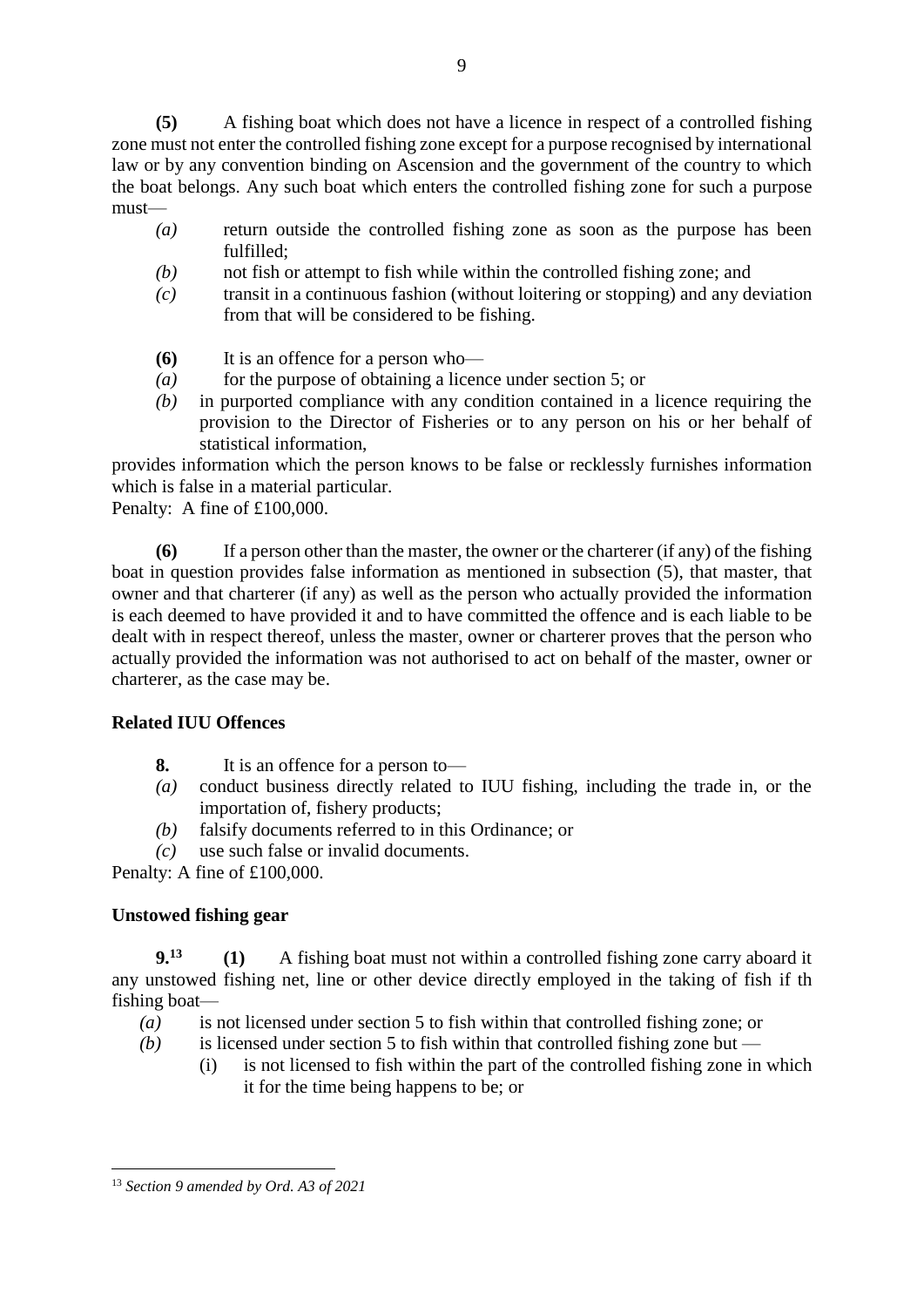(ii) is not authorised by that licence, to use a net, line or other device directly employed in the taking of fish of any particular type, dimensions or specification mentioned in the licence.

**(2)** If subsection (1) is contravened, the master, owner or charterer (if any) of the fishing boat or other vessel each commits an offence. Penalty: A fine of £100,000.

**(3)** In subsection (1) **"unstowed"** means not stored or secured in such a manner as to be not readily capable of use within a reasonable period of time, and in any proceedings for an offence under subsection (2) it is for the defendant to prove that the thing in question was not unstowed.

# **Fish aggregating devices**

**10. (1)** A person must not place any fish aggregating device in the fishery limits without the express written permission of the Director of Fisheries and in accordance with the terms of such permission.

**(2)** An application for permission to place a fish aggregating device must be made to the Director of Fisheries in writing specifying the intended location and the nature and construction of the device.

**(3)** On consideration of an application under this section, the Director of Fisheries may either grant or refuse permission for a term and subject to conditions he or she determines, including the payment of the prescribed fee, or may refuse permission.

- **(4)** Any fish aggregating device placed in the fishery limits must at all times be—
- *(a)* clearly marked with the name of the vessel from which it is placed;
- *(b)* clearly visible from a distance and equipped with radar reflector and lights;
- *(c)* equipped with equipment and marked in a manner prescribed by the Director of Fisheries

**(5)** A person who contravenes the provisions of this section commits an offence. Penalty: A fine of £100,000.

# **Other offences relating to fishing boats**

**11.** It is an offence for the each of the master, owner or charterer (if any) of a fishing boat to engage in IUU fishing, that is to say —

- *(a)* fishing without a licence issued by the flag State of the boat or the coastal State of the boat which entitles it lawfully to conduct fishing related activities;
- *(b)* failing to record and report catch data, including data transmitted by a Vessel Monitoring System;
- *(c)* fishing for a stock which was subject to a moratorium or for which fishing is prohibited;
- *(d)* using prohibited gear or fishing gear that does not comply with the requirements of the licence of or with conservation and management measures of a relevant RFMO;
- *(e)* falsifying or concealing markings, identity or registration;
- *(f)* concealing, tampering with or disposing of evidence relating to an investigation;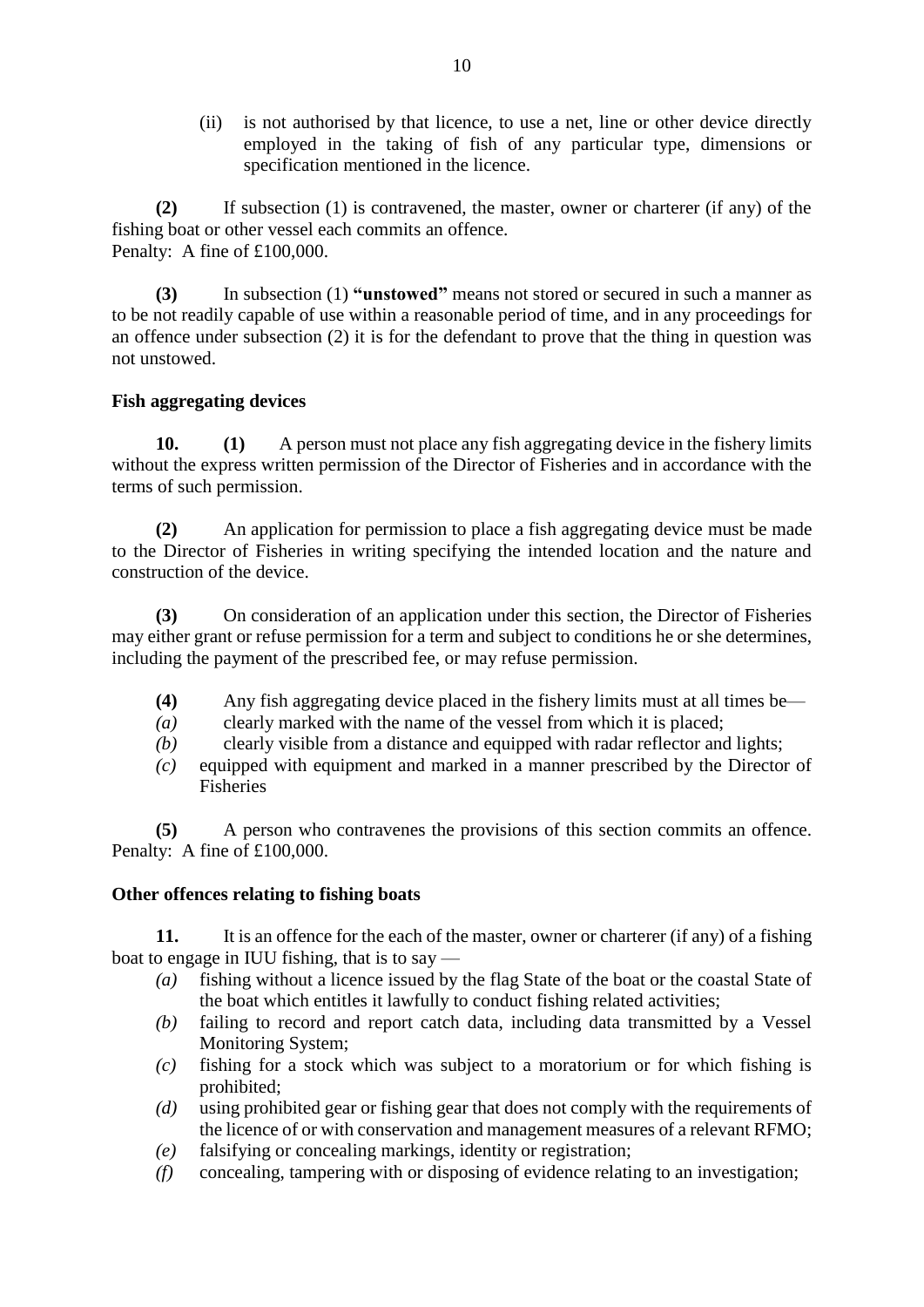- *(g)* obstructing the work of—
	- (i) Fisheries Protection Officers or officials acting for the relevant RFMO, in the exercise of their duties in inspecting the fishing vessel or catch, for compliance with this Ordinance or with conservation and management measures of a RFMO; or
	- (ii) inspectors or observers acting in the exercise of their duties of observing compliance with this Ordinance or such measures;
- *(h)* taking on board, transhipping or landing undersized fish in contravention of this Ordinance or the provisions of a licence issued by the Director of Fisheries or a conservation and management measure of a RFMO;
- *(i)* transhipping or participating in joint fishing operations in which the fishing boat was supported or re-supplied by other vessels identified as having engaged in IUU fishing, including those in the list maintained by a RFMO;
- *(j)* assisting or engaging in fish processing operations or participating in any transhipment or joint fishing operations with IUU fishing vessels;
- *(k)* carrying out fishing activities in the area of application of a RFMO in contravention of the conservation and management measures of that organisation, or not cooperating with that organisation;
- *(l)* attempting to enter the harbour of Ascension when the fishing boat appears as one that has been engaged in IUU fishing on a list of vessels kept by one or more RFMO or regional economic integration organisation, listed at Schedule A; or
- *(m)* causing or permitting the fishing boat to have no nationality, and therefore to be a stateless vessel in international law.

Penalty: A fine of £2,000,000.

# **PART III**

# **TRANSHIPMENT AND HARBOUR ACCESS**

### **Transhipment**

**12. (1)** The Governor may by order provide that in any or all of the fishery limits area specified in the order transhipment of fish or fishing products or fuel is prohibited unless it is authorised by a licence granted by the Director of Fisheries.

**(2)** Every transhipment licence must be granted in respect of a single fishing boat and recipient vessel specified in it and may be granted to the master, owner or the charterer of the boat.

**(3)** A licence under this section may authorise transhipping either unconditionally or subject to conditions—

- *(a)* that the Director of Fisheries has been directed by the Governor to impose;
- *(b)* as to the area within which fish or fuel may be transhipped;
- *(c)* as to the periods or times within which fish may be transhipped or may be transported by a fishing boat authorised by the licence to do so;
- *(d)* as to the descriptions and quantities of fish that may be transported by a fishing boat authorised by the licence to do so; and
- *(e)* as to the number of times that fish may be transported by a fishing boat authorised by the licence to do so.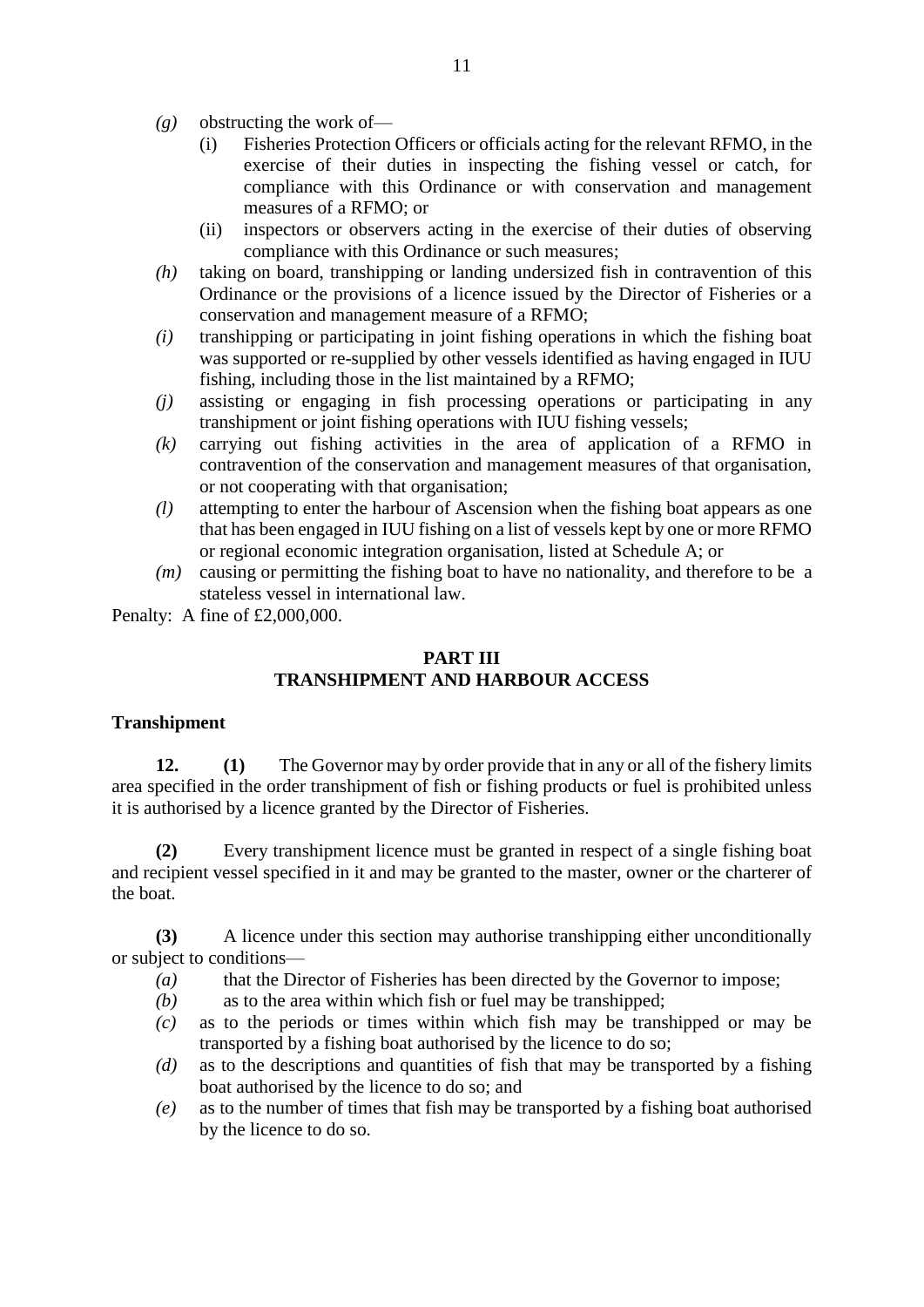**(4)** Within any limitation imposed under subsection (3), and subject to any regulations made under section 31, a transhipment licence may be unconditional or may be made subject to any conditions the Director of Fisheries thinks fit, including (but not limited to) conditions as to the treatment of transhipped fish on board the recipient vessel to which it has been passed.

**(5)** If a condition to which a transhipment licence is subject is contravened, the master, the owner and the charterer (if any) of the fishing boat in respect of which the licence was granted each commits an offence.

Penalty: A fine of £100,000.

**(6)** An order under this section may authorise the charging of a fee for licences under this section and may additionally authorise the charging of a fee in connection with any application for such a licence.

**(7)** The Director of Fisheries may require the master, the owner or the charterer of a fishing boat in respect of which a transhipment licence has been granted, to provide the Director with any information, relevant to the licence or to the operation of the boat, he or she directs; and any person to whom such a requirement is addressed who fails without reasonable excuse to comply with it commits an offence.

Penalty: A fine of £20,000.

**(8)** It is an offence for a person, for the purpose of obtaining a transhipment licence or in purported compliance with a requirement under subsection (7) to–

- *(a)* provide information which the person knows is false or misleading in any material particular; or
- *(b)* recklessly supply information which is so false or misleading.

Penalty: A fine of £50,000.

**(9)** The Director of Fisheries may at any time suspend or revoke a transhipment licence or vary it in any respect; but no part of the fee that was charged for the licence is to be refunded in any such case, unless the Director of Fisheries considers that it is appropriate, in all the circumstances of the case, to make such a refund.

# **Access to harbour and services (foreign fishing boats)**

**13. (1)** Access to Ascension harbour, the provision of harbour services, and the conduct of landing or transhipment operations in the harbour is prohibited for foreign fishing boats unless they meet the requirements laid down in this Part, except in cases of *force majeure* or distress within the meaning of Article 18(2) of UNCLOS for services strictly necessary to remedy those situations.

**(2)** Illegal, unreported and unregulated foreign fishing boats must not be supplied in harbour with provisions, fuel or other services, except in case of *force majeure* or distress.

**(3)** Illegal, unreported and unregulated foreign fishing boats are not authorised to change the crew, except as necessary in case of *force majeure* or distress;

# **Prior notice required**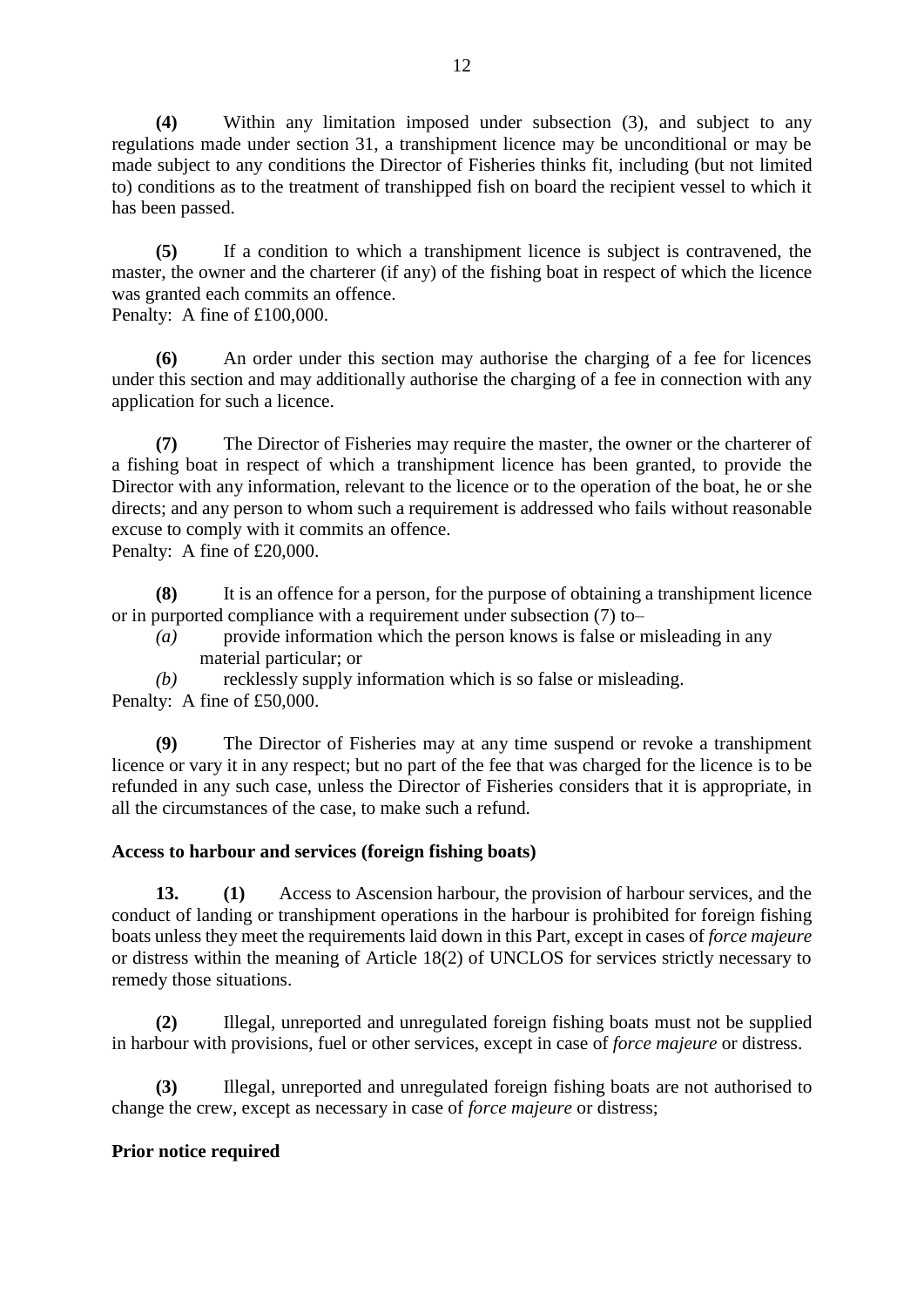**14. (1)** The master, owner or charterer in charge of a foreign fishing boat, or that person's representative, must notify the Director of Fisheries at least 72 hours before the estimated time of arrival of the vessel at the Ascension harbour, and supply the Director with the information in Schedule B.

**(2)** A master, owner or charterer in charge of a foreign flagged vessel or that person's representative must submit to the Director of Fisheries, if possible by electronic means and at

least 72 hours before entering the harbour or conducting transhipment, a signed declaration in the form in Schedule C indicating whether or not the fishing vessel or anyone on board has engaged in or supported IUU fishing activities.

**(3)** The Director of Fisheries must keep the originals of the declarations referred to in subsection (2),or a hard copy of the originals if transmitted electronically, for a period of 3 years or until any court case has concluded, whether on appeal or otherwise.

### **Authorisation to access Ascension harbour**

**15. (1)** A foreign fishing boat must not be granted authorisation to access the harbour unless the information set out in Schedule B is complete.

**(2)** Notwithstanding subsection (1), illegal, unreported and unregulated foreign fishing boats must not be authorised to enter except in case of *force majeure* or distress within the meaning of Article 18(2) of UNCLOS:

- **(3)** Subsection (2) is subject to the following exceptions—
- *(a)* the Director of Fisheries may authorise the entry of an illegal, unreported and unregulated foreign fishing boat into the harbour on the condition that the catches on board and, where appropriate, fishing gear prohibited pursuant to conservation and management measures adopted by the RFMO, are confiscated; and
- *(b)* the Director of Fisheries must also confiscate catches and, where appropriate, fishing gear prohibited pursuant to those measures, on board IUU fishing vessels which have been authorised to enter into the harbour for reason of *force majeure* or distress.

### **Seizure of fish cargo pending authorisation**

**16. (1)** The Director of Fisheries may authorise access to the harbour (or a specified part of it) if, in his or her opinion, the information referred to in section 14 is incomplete or the check or verification is pending, but must keep the fish concerned in a cold storage designated by the Director and under his or her supervision, though the cost of storage must be paid by the operator of the vessel before it is allowed to leave port.

**(2)** The fish must be released from storage to be sold, ownership transferred or transported once the information required by **s**ection 12 has been received and the authorisation process in sections 14 and 15 has been completed to the satisfaction of the Director of Fisheries.

**(3)** If, due to the operator of the fishing vessel, such process has not been completed within 14 days of the actual access to the harbour, the Director of Fisheries may confiscate and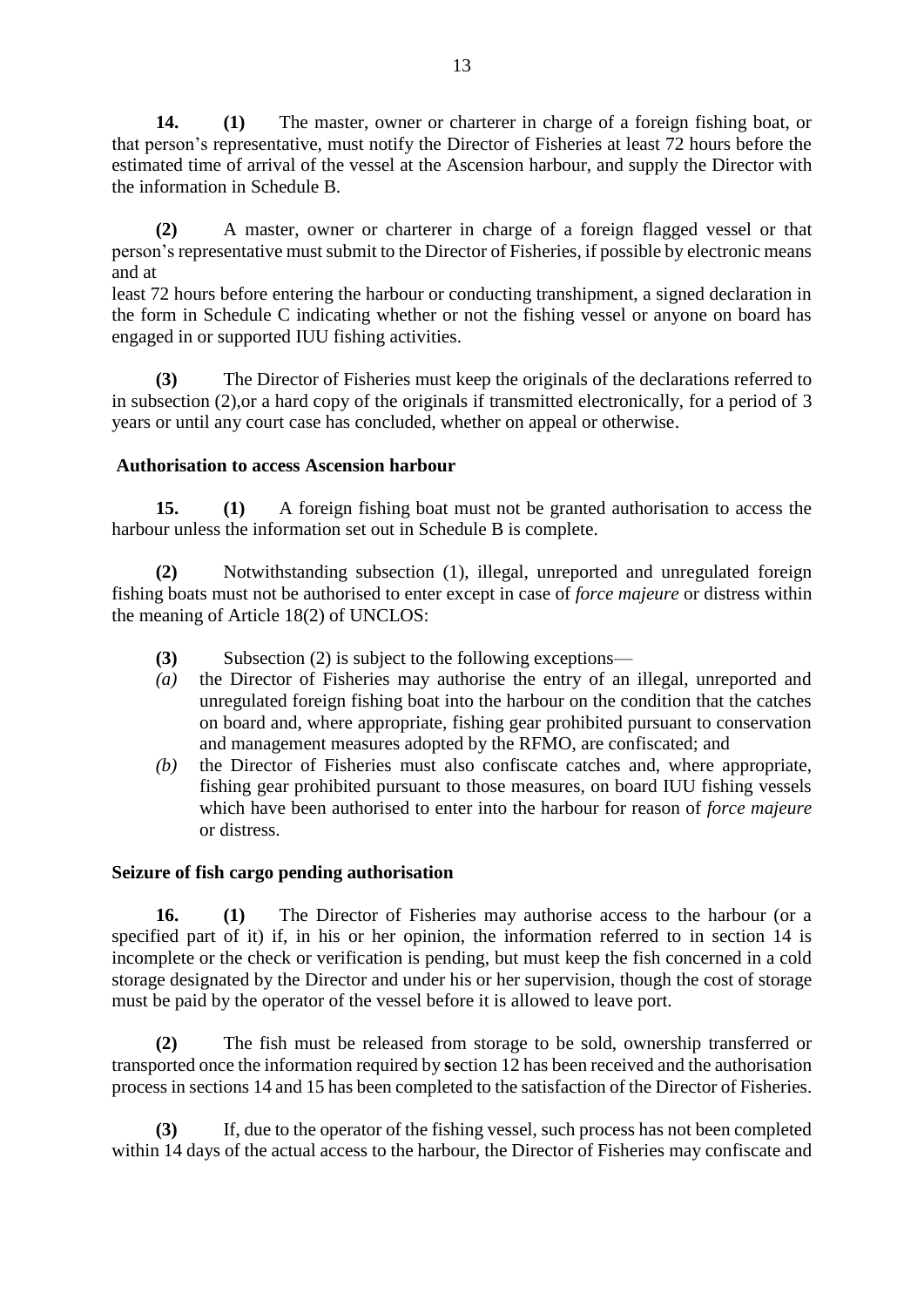dispose of the fish and the operator of the fishing boat must meet any further costs of storage and disposal.

### **PART IV POWERS OF FISHERY PROTECTION OFFICERS**

### **Powers of Fishery Protection Officers: introductory provisions**

**17.<sup>14</sup> (1)** For the purposes of enforcing and administering the provisions of this Part, or any regulations under section 33, so far as such regulations apply to any matter to which by virtue of section 18(1) and section 19 the provisions of this Part apply, Fishery Protection Officers have the powers conferred upon them by section 18(1) and they also have those powers so far as they may be necessary or expedient for the enforcement or administration of any prohibition under section 5 or under section 12 for the time being in force.

**(2)** In exercising the powers conferred by section 18(1) and section 19, a Fisheries Protection Officer may—

- *(a)* use such force as is reasonably be necessary; and
- *(b)* engage the assistance of any person who have been assigned to assist him or her in the exercise of those powers, provided that in such a case the Fisheries Protection Officer is, subject to subsection (3), liable for anything done by any such person if the officer would be liable if he or she had done it himself or herself.

**(3)** A Fisheries Protection Officer is not liable to any civil or criminal proceedings for anything done in the purported exercise of any of the powers conferred upon him or her by this Part, if the court is satisfied that the thing was done in good faith and that there were reasonable grounds for doing it.

### **Powers referred to in section 17 and provisions related to those powers**

**18.<sup>15</sup> (1)** The powers of a Fisheries Protection Officer referred to in section 17(1) are—

- *(a)* a power to stop any person or any fishing boat or any other vessel which it reasonably appears to him or her has been or might have been engaged in any fishing or fishing-related operations in a controlled fishing zone;
- *(b)* a power to require such person, or in respect of a boat, the master of the fishing boat to cease fishing and take back on board the boat's fishing gear;
- *(c)* a power to require any such fishing boat or other vessel to do anything else which may facilitate the boarding of that boat or vessel;
- *(d)* a power to board any such fishing boat or other vessel accompanied by any person or persons assigned to assist the officer or that he or she engages to accompany him or her;
- *(e)* a power to muster the crew of the fishing boat or any other vessel and require the master to appear and to give any explanation concerning the boat and any crew, any other person on board the boat, and any document mentioned in paragraph *(f)*;

**.** 

<sup>14</sup> *Section 17 amended by Ord. A3 of 2021*

<sup>15</sup> *Section 18 amended by Ord. A3 of 2021*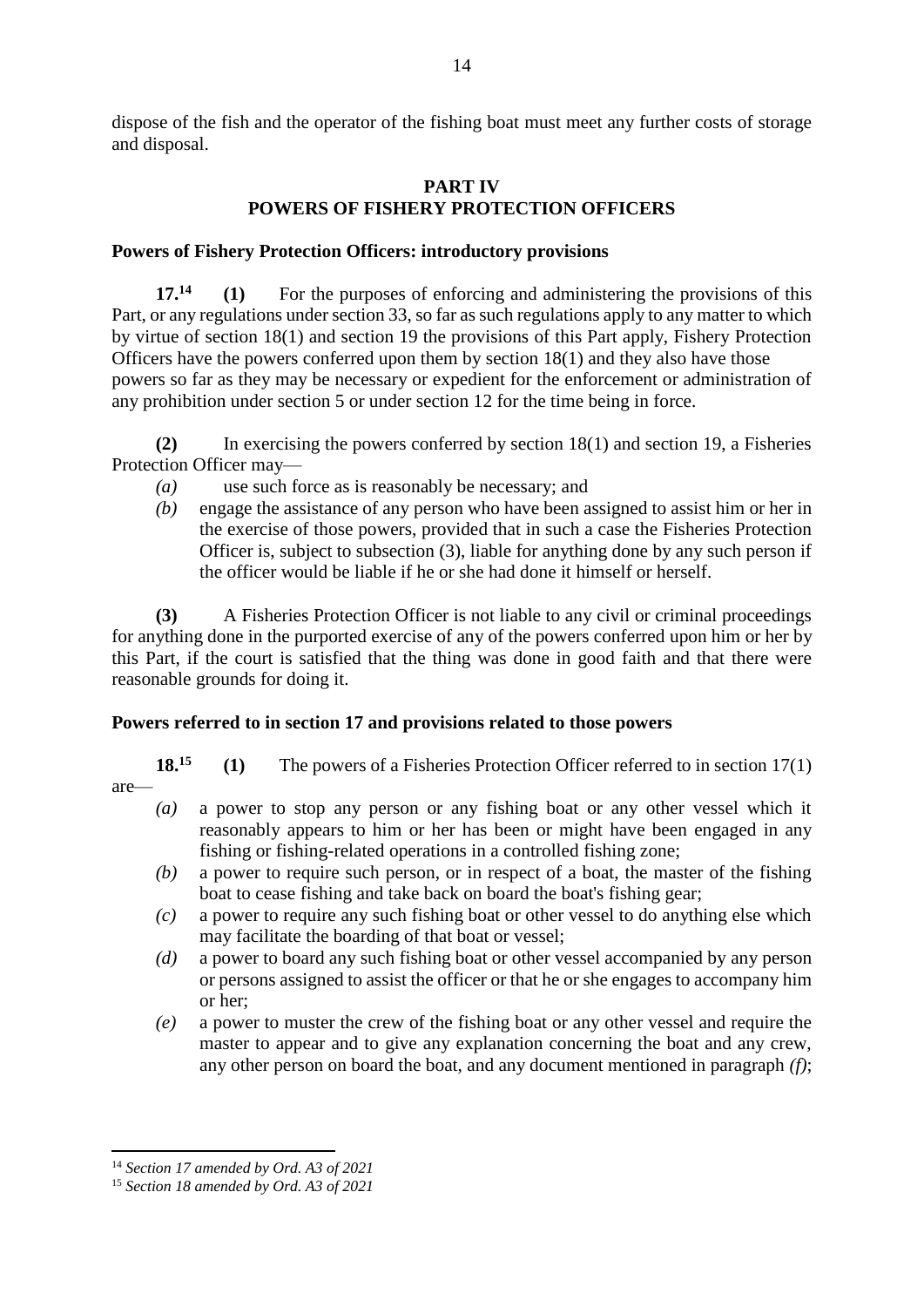- *(f)* a power to make any examination and inquiry which appears to the Fisheries Protection Officer to be necessary for any of the purposes mentioned in section 17(1) and, in particular—
	- (i) to examine any fish aboard the fishing boat or other vessel concerned and its equipment, including the fishing gear and any other equipment related to, or possibly related to, any fishing or fishing-related operations and for that purpose to require any person aboard the fishing boat or other vessel concerned to do anything which appears to him or her to be necessary for facilitating the examination;
	- (ii) to require any such persons on board the fishing boat or other vessel concerned to produce any certificate of registry, licence, official logbook, official paper, article of agreement, and any other document relating thereto, to its fishing or fishing-related operations or to the persons on board which is in that person's custody or possession, and to take copies of any such document;
	- (iii) for the purpose of ascertaining whether the master, owner or charterer (if any) of the fishing boat or other vessel concerned, has or might have committed an offence under this Ordinance, a power to search the fishing boat or other vessel concerned for any such documents and to require any person on board to do anything which appears to the Fisheries Officer to be necessary for facilitating the search;
	- (iv) where the fishing boat or other vessel is one in relation to which the Fisheries Protection Officer has reason to suspect that an offence under this Ordinance has been committed, a power to seize and detain any document for use as evidence in proceedings for that offence; but this sub-paragraph does not permit any document required, or appearing to be required, by the law of the State of registry of the fishing boat or vessel to be carried on board it to be seized and detained except where the fishing boat or vessel is detained in a port;
- *(g)* a power to make any examination and inquiry which appears to the Fisheries Protection Officer to be necessary for any of the purposes mentioned in section 17(1) and, in particular—
	- (i) to examine any fish in the possession of any person and their equipment, including the fishing gear and any other equipment related to, or possibly related to, any fishing or fishing-related operations, and for that purpose to require any person to do anything which appears to him or her to be necessary for facilitating the examination;
	- (ii) to require any persons concerned to produce any certificate of registry, licence, official logbook, official paper, article of agreement, and any other document relating thereto;
	- (iii) for the purpose of ascertaining whether any person concerned, has or might have committed an offence under this Ordinance, a power to search any premises for any such documents and to require any person in those premises to do anything which appears to the Fisheries Protection Officer to be necessary for facilitating the search;
	- (iv) where he or she has reason to suspect that an offence under this Ordinance has been committed - a power to seize and detain any document for use as evidence in proceedings for that offence;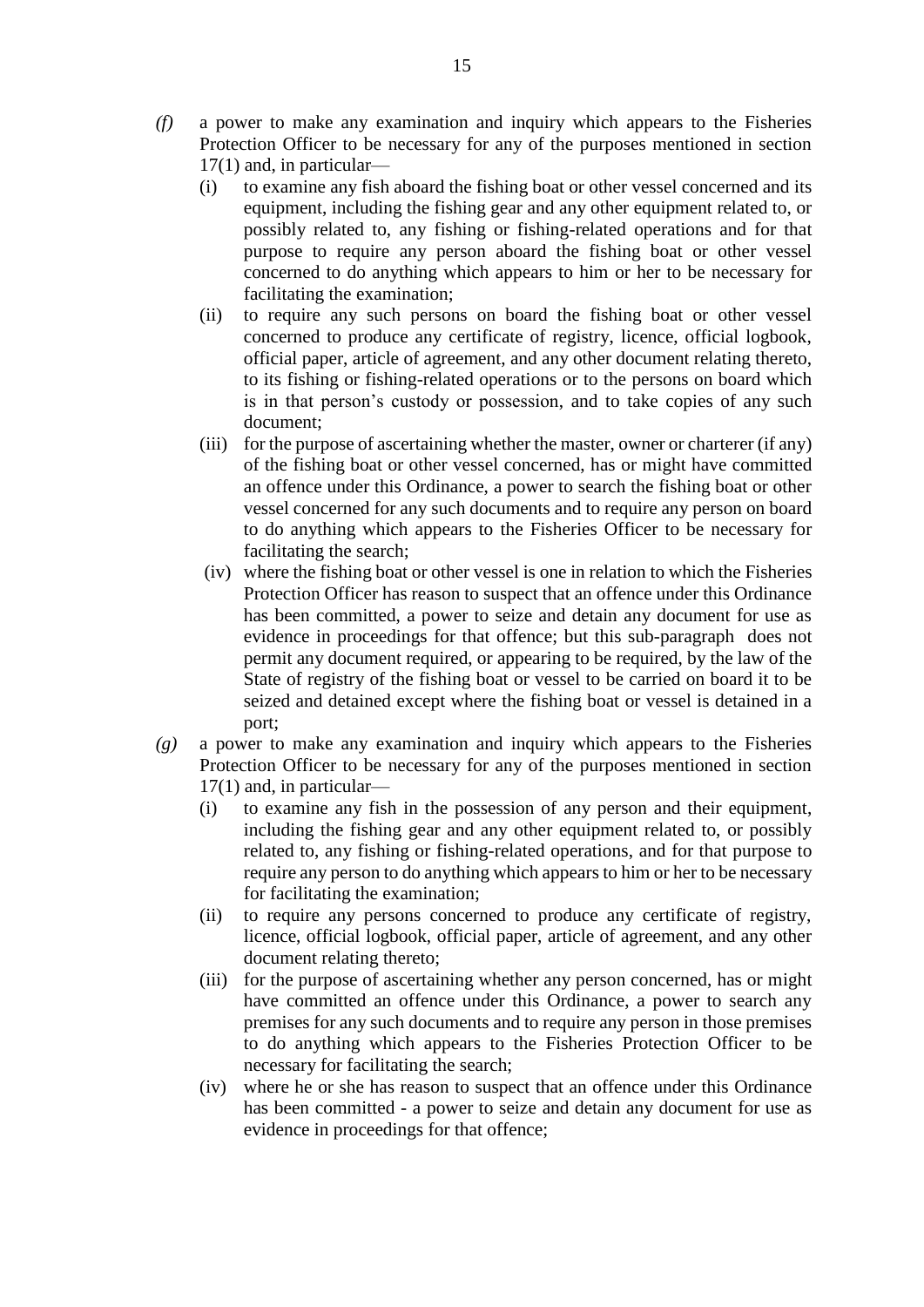- *(h)* a power to intercept in the course of its transmission any communication from any vessel in the fishery limits for the purpose of assisting in locating the position of any vessel or vessels;
- *(i)* where it appears to a Fisheries Protection Officer that an offence of a kind mentioned in paragraph  $(f)(iv)$  and  $(g)(iv)$  has been committed, the following powers:
	- (i) to require the master and any person under the master's command to take the fishing boat or other vessel to any place nominated by the Fisheries Protection Officer in the fishery limits;
	- (ii) to detain or require the master to detain the fishing boat or other vessel in that place;
	- (iii) to take steps, or require any person aboard the fishing boat or other vessel, and having regard always to the safety of the fishing boat or other vessel, to immobilise it so as to prevent it being taken or navigated other than as he or she or another Fisheries Protection Officer permits and until such time as it can be released by him or her or another Fisheries Protection Officer or by a court;
	- (iv) to seize and detain any fishing gear, instruments or appliances which appear to the Fisheries Protection Officer to have been, or which might have been used in the commission of the offence, until such time as the same are released by him or her or by another Fisheries Protection Officer or by order of a court;
	- (v) to seize and detain any fish which appear to the Fisheries Protection Officer to have been taken as a result of such offence until such time as the same are released by him or her or by another Fisheries Protection Officer or by order of a court.

**(2)** Any information, document or other thing obtained by a Fisheries Protection Officer by the lawful exercise of the powers under subsection (1) is not to be excluded from admissibility in evidence in any proceedings in relation to an offence under this Ordinance on the ground that it was unfairly obtained.

- **(3)** It is an offence for a person to—
- *(a)* fail without reasonable excuse to comply with any requirement imposed, or answer any question asked, by a Fisheries Protection Officer in the exercise of his or her powers under subsection (1);
- *(b)* prevent, obstruct or attempt to prevent or obstruct, any other person from complying with any such requirement or answering any such question;
- *(c)* assault any Fisheries Protection Officer, or any person engaged to assist him or her, while that officer is exercising any of those powers.,

Penalty: A fine of £50,000.

# **Powers of inspection**

**19. (1)** With a view to preventing, deterring and eliminating IUU fishing, Fisheries Protection Officers may conduct inspections of fishing vessels in order to determine whether such fishing vessels have engaged in illegal, unreported or unregulated fishing as respectively defined in section 2.

**(2)** In all cases a fishing vesselmust be inspected when—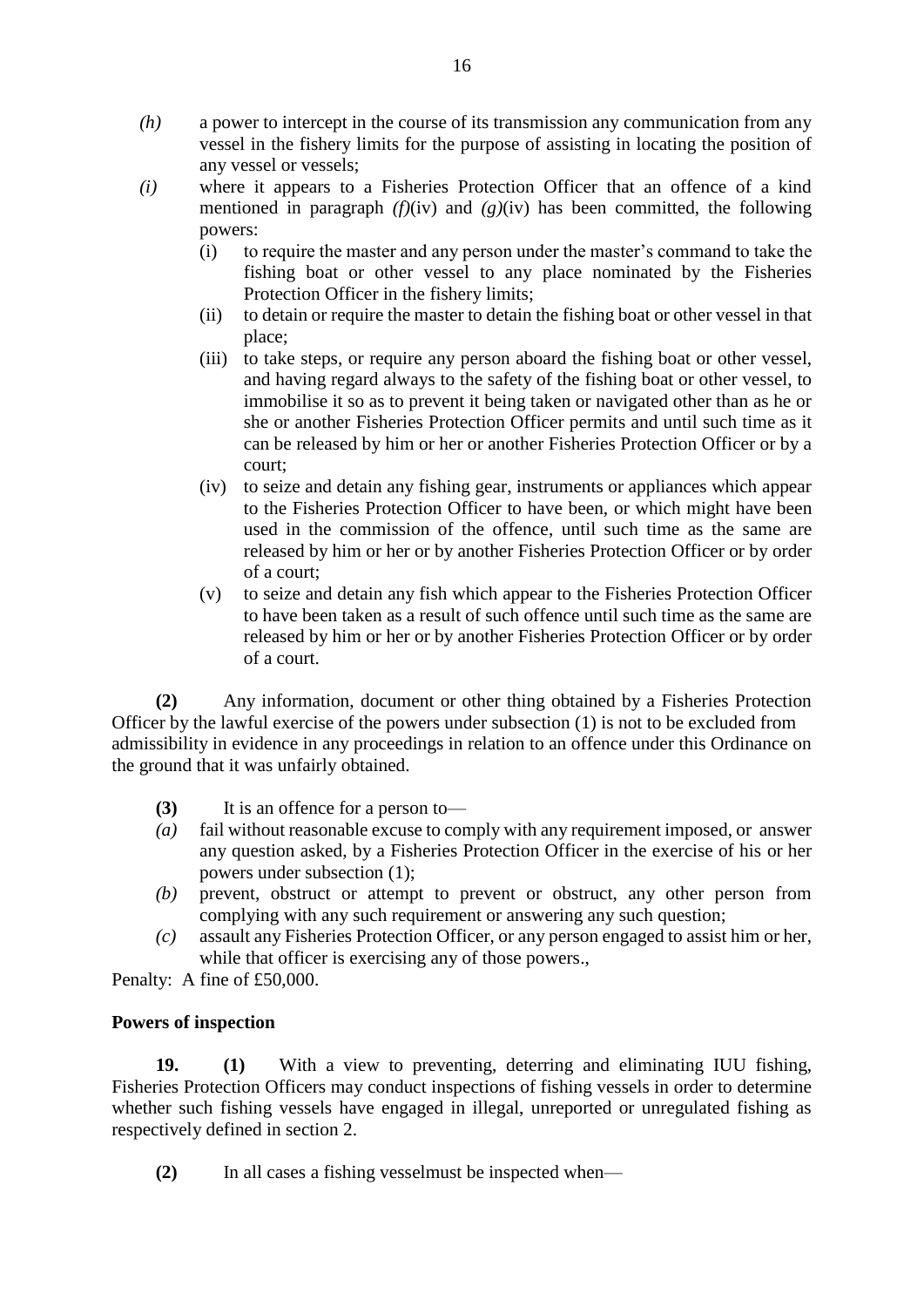- *(a)* the fishing vessel appears on an IUU list of a RFMO; or
- *(b)* the Director of Fisheries reasonably believes that—
	- (i) the fishing vessel has engaged in IUU fishing; or
	- (ii) a person on board the fishing vessel, or who was on board at the relevant time, might have committed an offence under this Ordinance.

### **Release of fishing boat, other vessel or thing if no proceedings are instituted**

- **20. (1)** If –
- *(a)* a fishing boat, fish, other vessel or thing has been seized or detained under a power conferred by section 18(1); and
- *(b)* no proceedings have been commenced in relation to any offence in respect of which that fishing boat, fish, other vessel or thing could lawfully have been seized or detained under a power conferred by section 18(1),

a Fisheries Protection Officer may release the boat, fish, vessel or thing.

- **(2)** In any case where—
- *(a)* a fishing boat, fish, other vessel or thing has been seized or detained under a power conferred by section 18(1); and
- *(b)* no proceedings in respect of such an offence have been commenced within 14 days of the arrival of that boat or vessel at a place in Ascension to which it has, in accordance with section  $18(1)(g)(i)$  been required to proceed or, in the case of any fish or other thing, within 14 days of its arrival in Ascension, or at any earlier time at which the Attorney General is satisfied that no such offence has been committed,

the Director of Fisheries must release the fishing boat, fish, other vessel or thing.

**(3)** If a fishing boat, fish, other vessel or thing has been seized or detained by a Fisheries Protection Officer under a power conferred by section 18(1) and—

- *(a)* the boat, fish, vessel or thing has been brought to a place in Ascension; but
- *(b)* no proceedings in relation to an offence in respect of which the power could have been exercised have been commenced within 14 days of the arrival of the boat, fish, vessel or thing at a place in Ascension,

a court may on the application of the master, owner, charterer (if any) or of any other person appearing to it to have a sufficient interest in the matter, order that the fishing boat, fish, other vessel or thing seized be released, whereupon it must immediately be released.

**(4)** In subsection (3), **"a court"** means a court having jurisdiction under section 28(1) to try and determine proceedings in respect of an offence under this Ordinance.

### **Security for and release of fishing boat, fish, other vessel or thing by court**

**21. (1)** If proceedings in respect of an offence under this Ordinance have been commenced against any person, but have not been determined, the court in which such proceedings have been commenced may on the application of the master, owner or charterer (if any) of a fishing boat, fish, other vessel or thing seized or detained under a power conferred by section 18(1) or of any other person appearing to the court to have a sufficient interest in the thing in question, exercise the powers conferred upon that court by this section.

**(2)** The court may order the release of any fishing boat, fish, other vessel or thing so seized on being satisfied that—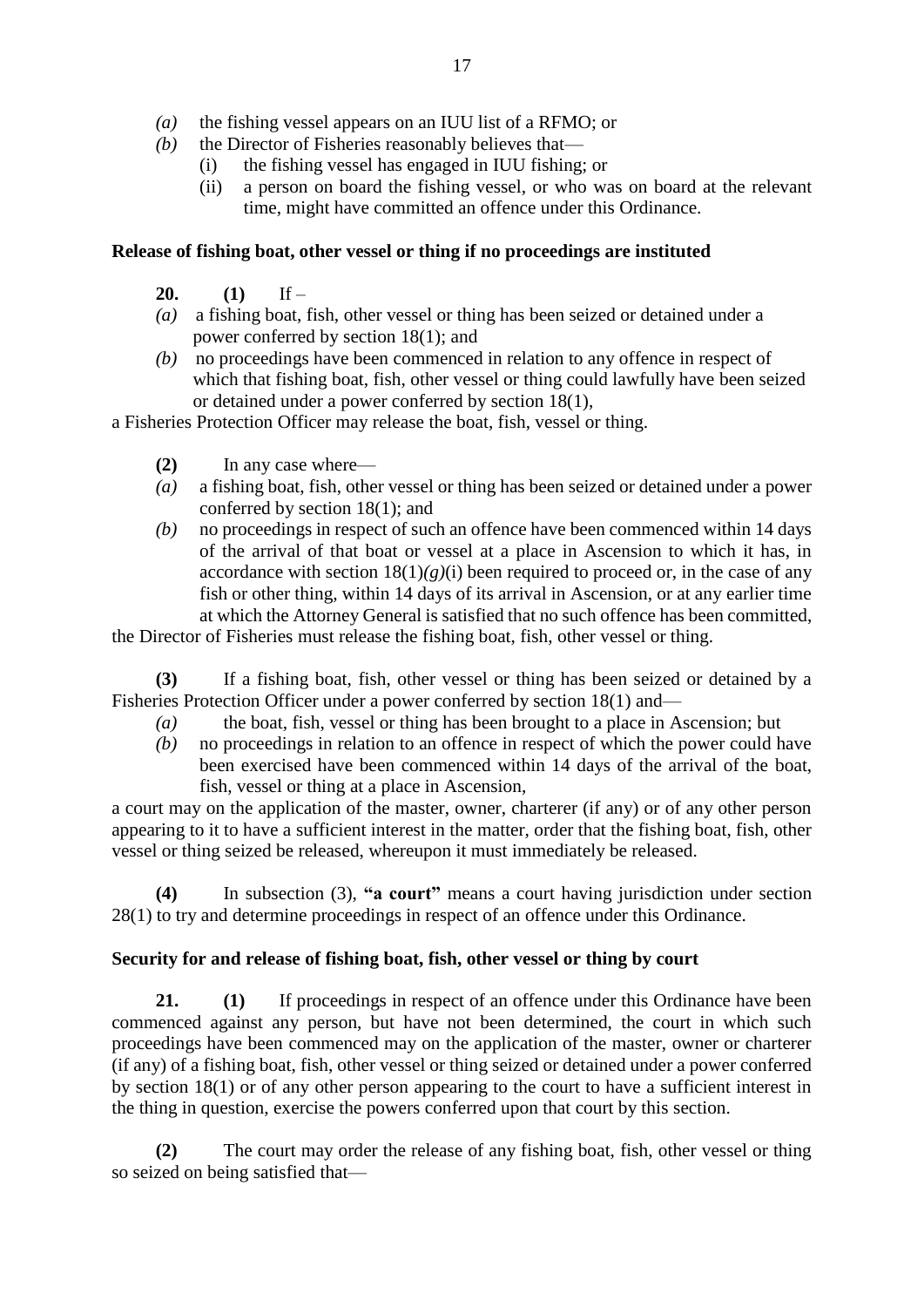- *(a)* the applicant has given adequate security to the Crown in a sum appearing to the court to equal or exceed the relevant sum;
- *(b)* a person or persons approved by the court have executed and delivered to the court a bond or bonds in a suitable form, conditioned in accordance with subsection (4), and in an amount appearing to the court to equal or exceed the relevant sum; or
- *(c)* there are special circumstances justifying the court accepting a bond or bonds in a suitable form, conditioned in accordance with subsection (4), but in an amount appearing to the court to be less than the relevant sum.

**(2A)** In subsection (2) **"relevant sum"** means the aggregate of—

- *(a)* the maximum fine the court has power to impose if it convicts the owner, or as the case may be the charterer or master of the fishing boat;
- *(b)* in the case only of an alleged offence under section 7(1) or (3) the sum appearing to the court to be the value free on board at Georgetown of all fish aboard the fishing boat immediately after the time of the alleged offence; and
- *(c)* the maximum amount that it appears to the court might reasonably be awarded to the Crown in respect of costs and expenses pursuant to section 28(2).

**(3)** The Director of Fisheries must be the respondent in respect of any application under this section and is entitled to be heard in relation to it.

**(4)** The conditions of the bond or bonds referred to in subsection (2)*(b)* and *(c)* are that if—

- *(a)* the defendant to the proceedings is not convicted or the charge or the summons is not proceeded with; or
- *(b)* the defendant, on having been convicted and sentenced, pays in full within 14 days, or any greater period the court allows at the time of sentencing the defendant, the fine and all other sums the defendant is ordered by the court to pay to the Crown,

then the bond is of no further effect and is discharged, but otherwise remains in full force and effect, and may be enforced accordingly.

# **Reports on departure (foreign fishing boats)**

**22.<sup>16</sup> (1)** Before departing from a controlled fishing zone (or in the case of a fishing boat authorised by a licence under section 5 to fish only in part of a controlled fishing zone, before

proceeding from that part) the master, owner or charterer (if any) of a foreign fishing boat licensed under section 5 must notify the Director of Fisheries or person nominated by him or her in accordance with subsection (3).

**(2)** If subsection (1) is contravened, the master, owner or charterer (if any) of the fishing boat each commits an offence. Penalty: A fine of £100,000.

**(3)** The notification required by subsection (1) is a notification by such means as the Director of Fisheries approves, made as nearly as possible immediately before departure of the following or such of the following as he or she requires:

**<sup>.</sup>** <sup>16</sup> *Section 22 amended by Ord. A3 of 2021*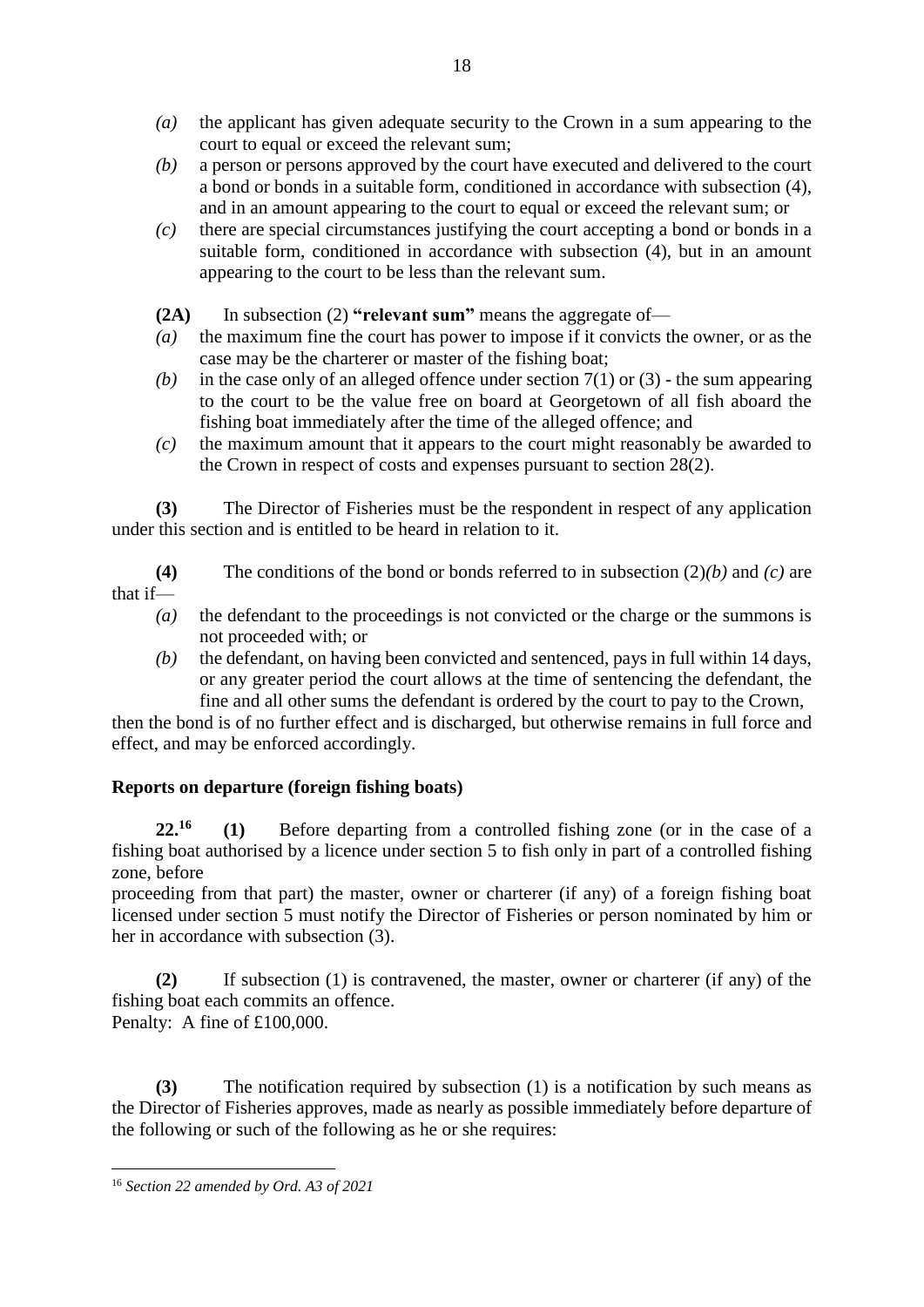- *(a)* the name, port of registry, international radio call sign and fishing licence number of that fishing boat;
- *(b)* the quantity of fish aboard the fishing boat in relation to every species, and if any fish of any species then aboard that fishing boat was taken outside a controlled fishing zone or a part of a controlled fishing zone in which the fishing boat was licensed by licence under section 5 to fish, a statement in relation to each species of the quantity of it which was taken under authority of the licence and of the quantity of it which was not;
- *(c)* if any fish of any species was, while the fishing boat was within a controlled fishing zone transhipped to any other vessel or in any other manner disposed of, particulars—
	- (i) of the name, port of registry, and international radio call sign of any vessel to which any fish was transhipped;
	- (ii) of the date or dates of the transhipping and the place at which it occurred;
	- (iii) in relation to each species so transhipped, of the quantity transhipped on every occasion and, in relation to each occasion, the quantity of that species transhipped which was taken under authority of the fishing licence and the quantity of that species of it which was not;
	- *(d)* as to whether or not it is expected that the fishing boat will return to fish under the authority of the same fishing licence;
	- *(e)* as to the expected next port of call of the fishing boat and its expected date of arrival there;
	- *(f)* as to the place or places it is expected that the fishing boat will discharge or tranship the fish aboard any other fishing boat or other vessel;
	- *(g)* if the fishing boat has discharged any fish other than by transhipping, particulars—
		- (i) of the date or dates of the discharge and the place at which it occurred;
		- (ii) in relation to each species so discharged, of the quantity discharged on every occasion and, in relation to each occasion, the quantity of that species discharged which was taken under authority of the fishing licence and of the quantity of that species which was not; and
		- (iii) in relation to each species so discharged, of the reasons for the discharge on each occasion.

**(4)** Before proceeding from any place in a controlled fishing zone at which it is authorised by a licence under section 12 to receive fish, the master, owner or charterer (if any) of the vessel must notify the Director of Fisheries in accordance with subsection (6).

**(5)** If subsection (4) is contravened, the master, owner or charterer (if any) of the vessel each commits an offence.

Penalty: A fine of £100,000.

**(6)** The notification required by subsection (4) is a notification by such means as the Director of Fisheries approves, made as nearly as possible before departure of the following or such of the following as he or she requires:

- *(a)* the name, port of registry, international radio call sign and transhipment licence number of the vessel;
- *(b)* the quantity of fish aboard the vessel in relation to every species and, if any fish of any species then aboard was received outside a controlled fishing zone, a statement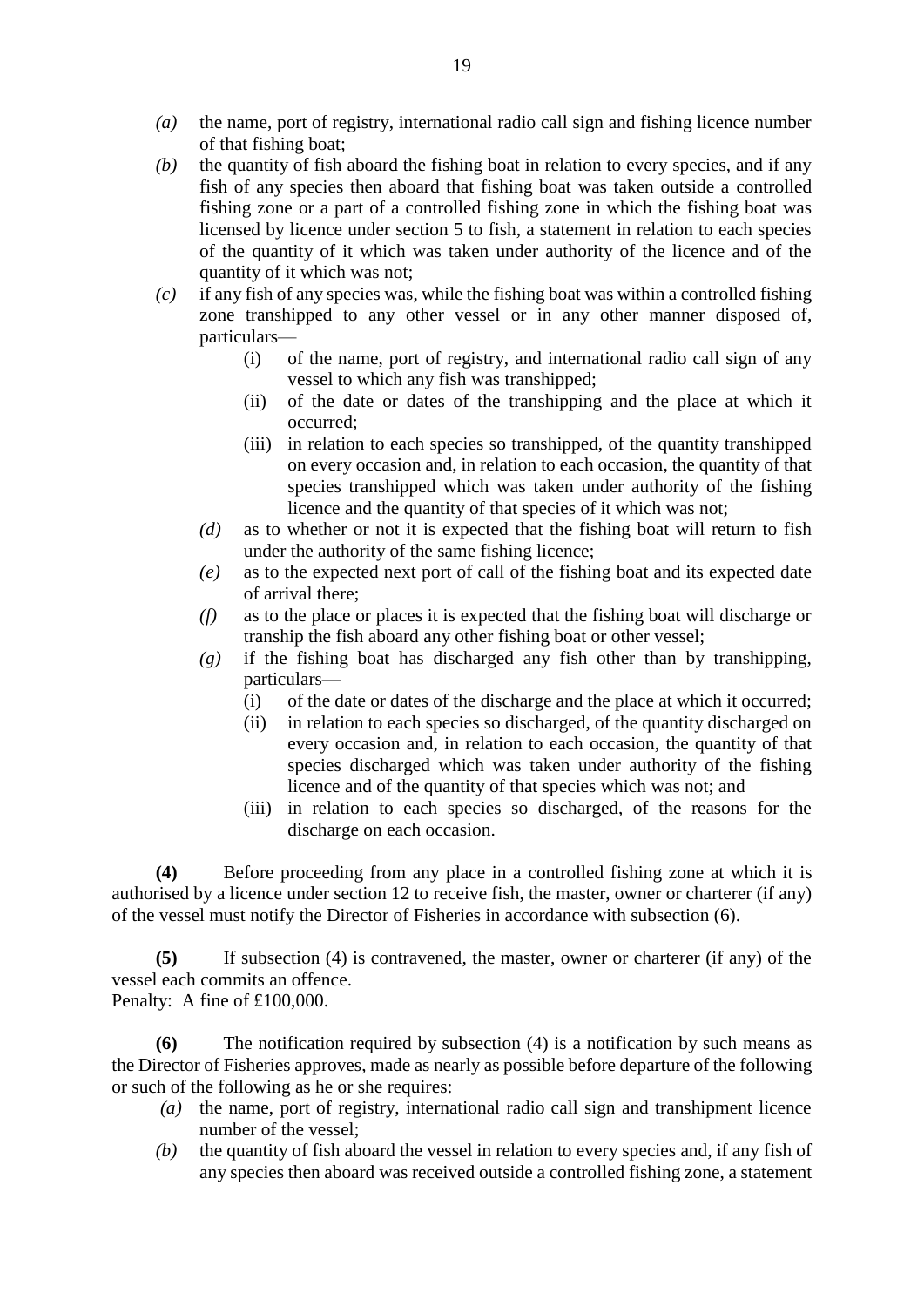in relation to each species of the quantity of it which was received under the authority of the transhipment licence and the quantity of it which was not;

- *(c)* in relation to fish of any species received under the authority of the transhipment licence-
	- (i) the quantity of it received from any fishing boat from which it was received; (ii)the date or dates on which and the place at which it was received;
	- (iii) the name, international radio call sign and port of registry of the fishing boat from which it was received;
- *(d)* whether or not it is expected that the vessel will return to receive fish under the authority of the same transhipment licence;
- *(e)* the expected next port of call of the vessel and its expected date of arrival at that port;
- *(f)* the place or places at which it is expected that the vessel will discharge or tranship the fish aboard the vessel.
- **(7)** The preceding provisions of this section have effect without affecting—
- *(a)* any obligation under the conditions of a licence granted under section 5 or section 12;
- *(b)* any obligation under any regulations made under section 33 requiring documents or other records to be kept as to any matter to which any provision of this section relates and to deliver those documents or records or copies of them to the Director of Fisheries or to such person as he or she directs.

**(8)** If a person contravenes any provision of this section and has also contravened or thereafter contravenes any obligation under any other provision in such a manner as to constitute an offence, the person may be convicted and punished both in respect of an offence under this section and of an offence in relation to any such obligation.

# **Temporary departure provisions**

**23.<sup>17</sup> (1)** If a fishing boat has temporarily departed from a controlled fishing zone or part of an area or, in the case of a vessel licensed to carry on any fishing-related operation, from the place it was authorised to carry on that operation, and thereafter returns to undertake further operations under the same licence, the provisions of section 22 apply to the vessel on each occasion of entry or departure of it.

**(2)** If any person, in purported compliance with any obligation under section 22, provides any information –

*(a)* which to his or her knowledge is false or misleading or is incomplete; or

*(b)* recklessly as to its truth, falsehood, misleading nature or incompleteness,

the master, owner and charterer (if any) of the fishing boat or other vessel each commits an offence.

Penalty: A fine of £100,000.

# **PART V APPEALS**

**<sup>.</sup>** <sup>17</sup> *Section 23 amended by Ord. A3 of 2021*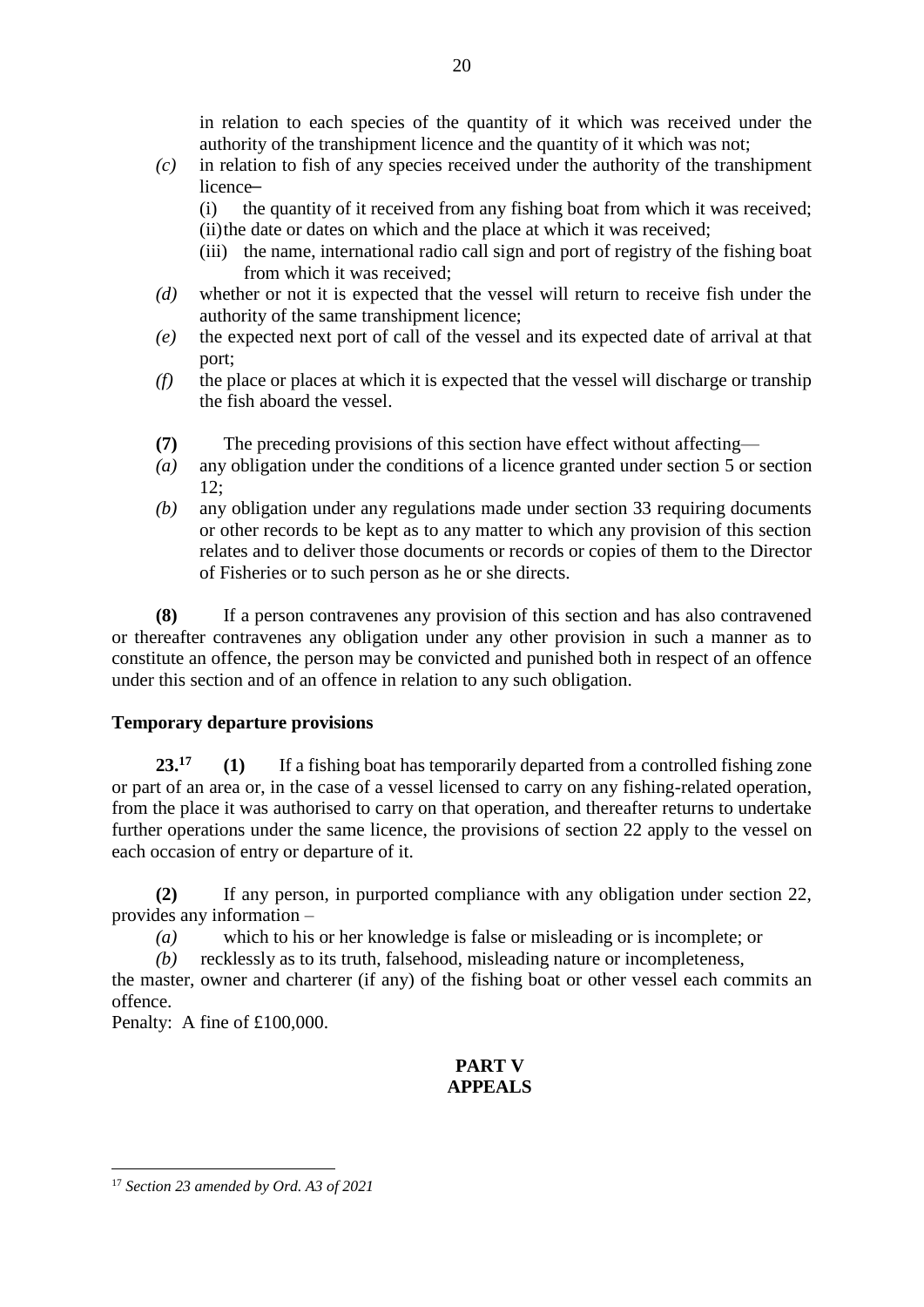#### **Appeals against decisions**

**24. (1)** A person aggrieved by the refusal by the Director of Fisheries to grant a licence or permission, or by a decision by the Director of Fisheries to attach any condition to a licence or permission, or to vary, suspend or revoke a licence or permission, may appeal –

- *(a)* to the Supreme Court on the grounds that the Director of Fisheries erred in law or that the decision was based on an incorrect understanding of the facts; or:
- *(b)* if the licence or permission relates solely to fishing within the territorial sea to the Magistrates' Court on the same ground.

**(2)** The appeal must be commenced by giving notice in writing within 30 days from the date of the decision.

**(3)** Subject to subsection (4), the court may uphold the decision of the Director of Fisheries or amend the decision and substitute its own decision, and costs will be at the discretion of the court.

**(4)** The court must not uphold the appeal and amend the decision of the Director of Fisheries, unless it is established with respect to the relevant decision that the facts are such that had the Director of Fisheries been aware of them, he or she could not reasonably have made the decision he or she made.

### **PART VI FURTHER PROVISIONS RELATING TO OFFENCES**

#### **Further provisions as to offences**

**25. (1)** In any proceedings for an offence under this Ordinance, a certificate purporting to be signed by the Director of Fisheries or any officer authorised by him for her or that purpose to the effect that on a date specified in the certificate—

- *(a)* the person or the fishing boat or other vessel was not licensed under section 5 or (as the case may be) section 12;
- *(b)* the defendant or any other named person was not the holder of the licence; or
- *(c)* by such a licence, the fishing boat or other vessel was not licensed to take fish in a particular place or of a particular species or (as the case may be) to receive fish or fish product in a particular place,

is, unless the contrary is proved, sufficient evidence of the matter stated in the certificate.

**(2)** If any offence under this Ordinance or under regulations made under section 33 committed by a corporate body is proved to have been committed with the consent or approval of any director, manager, secretary or other officer of that body (or, in the case of a corporate body existing under the laws of an overseas jurisdiction, with the consent or approval of any person occupying in relation to it a position similar in function to that of director, manager or secretary) that person, as well as the corporate body, is deemed to have committed the offence and is liable to be proceeded against and punished accordingly.

### **Jurisdiction of Supreme Court**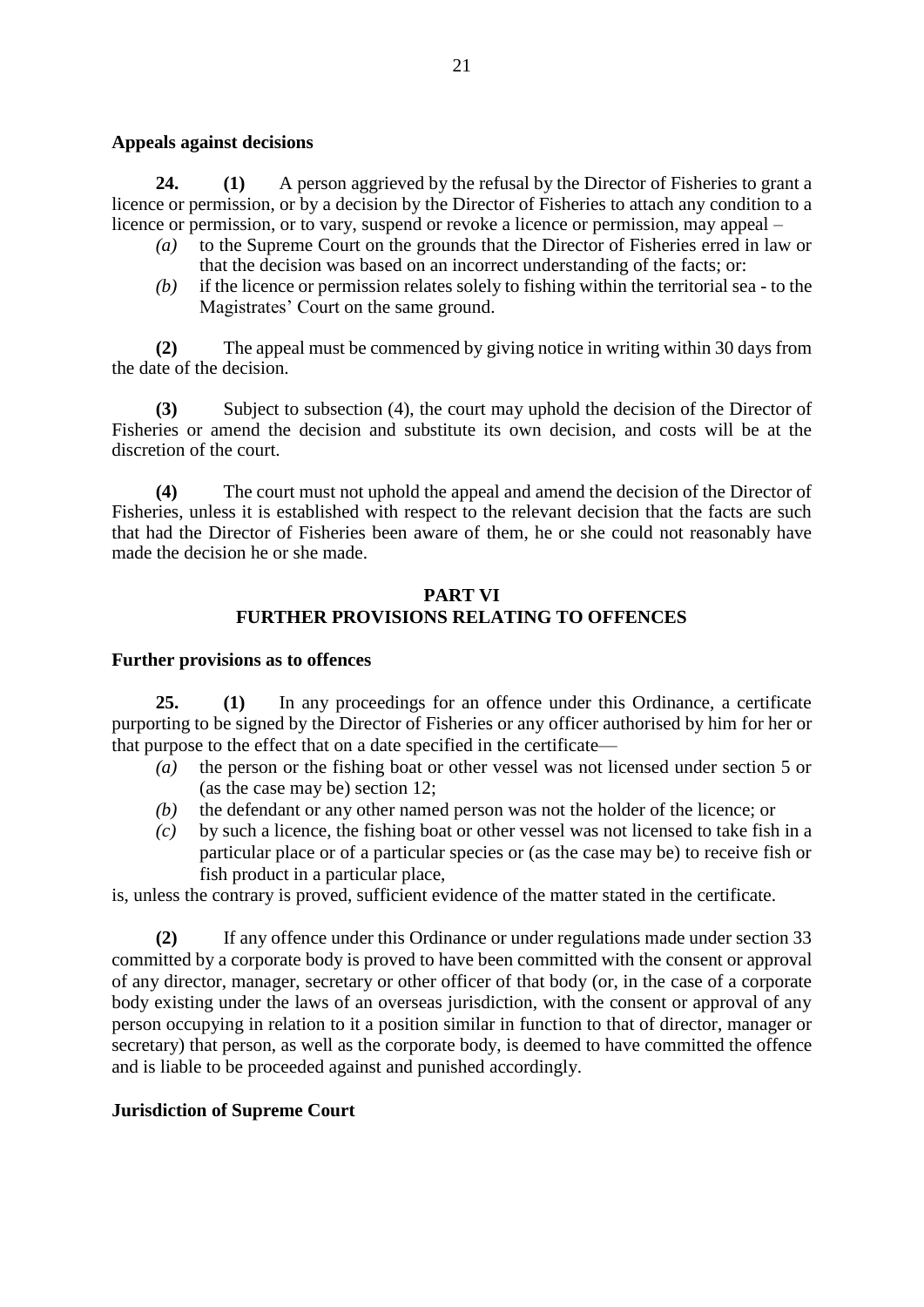**26. (1)** All penalties, offences and proceedings under this Ordinance, or any regulation or order may be recovered, prosecuted and taken before the St Helena Supreme Court, except as provided in section 24(1)(b).

**(2)** In respect of such offences and notwithstanding any provision of law to the contrary, the St Helena Supreme Court may award to the Crown such costs and expenses incurred in relation to the prosecution of any such offence as appear to the court to be proper.

**(3)** Every person who commits an offence against this Ordinance or under any regulation or order made under it, for which no other penalty is specifically provided is liable to a fine not exceeding £10,000.

### **Forfeiture of licence**

**27. (1)** Every person convicted of an offence under this Ordinance or any regulation or order made under it, who is at any time again convicted of such an offence within the licence period must, in addition to any other penalty, forfeit any licence granted under this Ordinance and any fees paid for that licence.

**(2)** In subsection (1), **"convicted of an offence"** means convicted of an offence in relation to matters brought before a court and for clarification does not include administrative penalties.

### **Administrative penalties for minor offences**

- **28. (1)** If the Director of Fisheries has reasonable cause to believe that—
- *(a)* an offence against this Ordinance, other than an offence contrary to section 7(1), has been committed by any person;
- *(b)* having regard to the previous conduct of the person or the fishing boat concerned it would be appropriate to impose a penalty under this section,

the Director may, unless the Attorney General has given him or her a direction (which has not been withdrawn) that a prosecution in respect of the offence must be brought, cause a notice in writing in accordance with subsection (2) to be served on that person.

**(2)** A notice under subsection (1) must specify—

- *(a)* the date and nature of the offence;
- *(b)* a summary of the facts on which the allegation that an offence has been committed is based (being a sufficient summary fully and fairly to inform the person of the allegation against the person);
- *(c)* the monetary value of the penalty which will be imposed in respect of the alleged offence, which must not exceed in amount one half of the maximum fine to which the person would be liable if the person were convicted of the offence by a court; and
- *(d)* any other matters (not being previous convictions) that the Director of Fisheries considers relevant to the imposition of a penalty,

and must be endorsed with a statement setting out the provisions of this section.

**(3)** Any person on whom a notice under subsection (1) is served may, within 28 days after such service, by notice in writing served on the Director of Fisheries, require that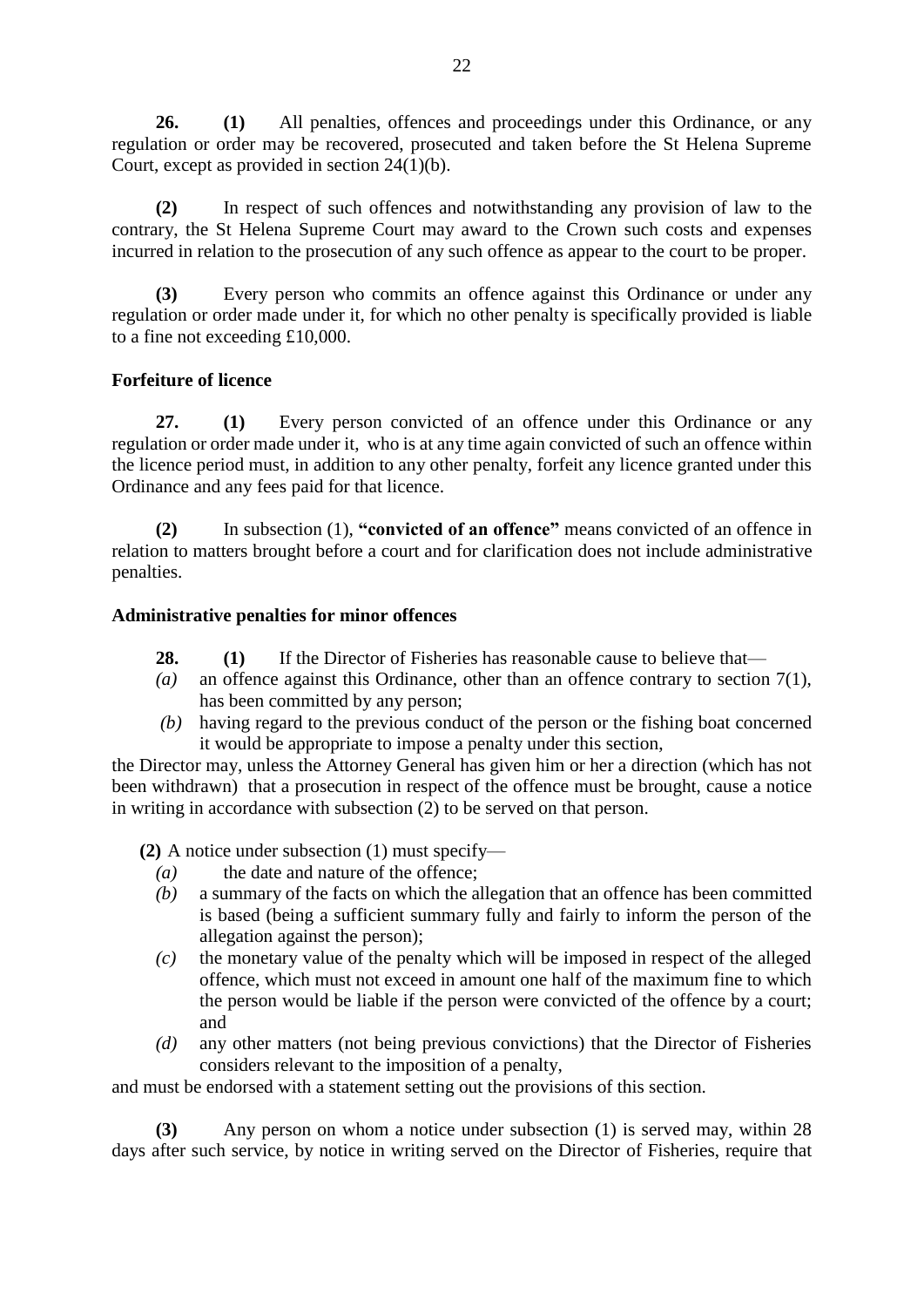proceedings in respect of the alleged offence be dealt with by a court having jurisdiction to try and determine that offence, in which case the following apply:

- *(a)* no further proceedings may be taken under this section by the Director of Fisheries; and
- *(b)* this section does not prevent the subsequent issuing of any summons in respect of the alleged offence, or the conviction of the person of the offence by that court, or the imposition of any penalty or forfeiture under this Ordinance upon such conviction.

**(4)** A person on whom a notice under subsection (1) is served who does not require that proceedings in respect of the alleged offence be dealt with by a court, may by notice in writing served on the Director of Fisheries—

- *(a)* admit the offence; and
- *(b)* bring to the attention of the Director of Fisheries any matters the person wishes the Director of Fisheries to take into account regarding reducing the value of any penalty under this section (as prescribed in subsection (2)*(c)*).

**(5)** If a person on whom a notice under subsection (1) is served does not within 28 days after the notice is served on the person—

- *(a)* require that proceedings in respect of the alleged offence be dealt with by a court; or
- *(b)* admit the offence,

the person is on the expiration of that period deemed to have admitted the offence.

**(6)** If under this section a person admits or is deemed to have admitted an offence, the Director of Fisheries may, after taking into account any submissions made by that person under subsection (4), reduce the monetary penalty as detailed in the notice under subsection (2) imposed on that person in respect of the offence

**(7)** An admission or deemed admission of an offence and the imposition of a penalty under this section does not count as a conviction of an offence for the purposes of section 27.

**(8)** If the Director of Fisheries imposes a penalty on a person under this section in respect of an offence, he or she must cause a notice in writing of the particulars of the penalty to be served on the person.

**(9)** A person on whom a penalty is imposed under this section must pay the amount of the penalty to the Crown within 28 days after the notice of the penalty is served on the person in accordance with subsection (8).

**(10)** A penalty imposed under this section is recoverable by the Crown from the person on whom it has been imposed in the same manner as a fine is recoverable on conviction for an offence, and, without affecting that provision, may be recovered in any manner in which a civil debt to the Crown from that person may be recovered.

**(11)** Notwithstanding any other provision of this Ordinance or of any other enactment, if an offence has been admitted or is deemed to have been admitted under this section, no summons may be issued or charge may be laid in respect of the offence against any person by whom it is admitted or is deemed to have been admitted.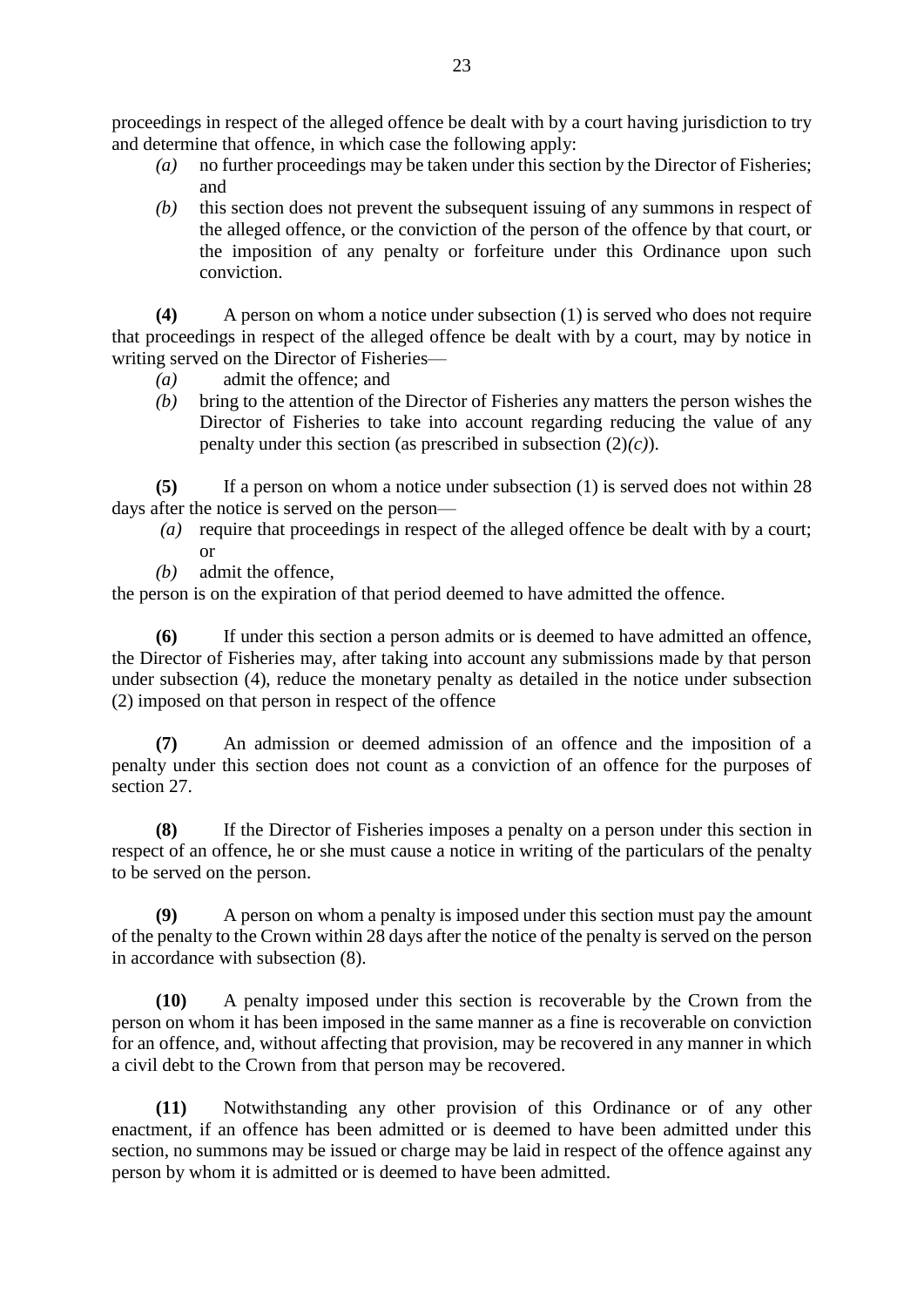- **(12)** This section does not apply in respect of any offence or alleged offence —
- *(a)* under section 7(1) or section 7(7); or
- *(b)* in respect of which any summons has been issued or charge has already been laid.

# **Provisions as to amounts of fine and other orders to be made by court on conviction**

**29. (1)** After convicting an individual of an offence and before ordering him or her to pay a fine under this Ordinance, the court must inquire into and take into account the means of the individual to pay that fine within a reasonable time, but in respect of any other person convicted of an offence under this Ordinance the court must order the person to pay such fine (not being greater than the maximum it is permitted to impose in respect of the offence) as the court considers just and proper in all the circumstances of the case.

**(2)** If the master, owner or charterer of a fishing boat is convicted of an offence under this Ordinance, the court must, in addition to any fine or other sum it orders to be paid, make an order of one or other of the kinds mentioned in subsections (3) and (4) and in so doing must take into account any representations made by or on behalf of the prosecution as to which of those orders it should make.

**(3)** An order under this subsection is an order that all the fish concerned in the offence be forfeited to the Crown.

**(4)** An order under this subsection is an order that the convicted person within 7 days must pay to the Crown a sum appearing to the court to be the value free on board at Georgetown of all fish appearing to the court to have been concerned in the offence.

**(5)** If a person is convicted of an offence under section 7(2) or section 7(4), the court must, in addition to any fine or other sum it orders to be paid, make an order of one or other of the kinds mentioned in subsections (3) and (4) of this section and in so doing must take into account any representations made by or on behalf of the prosecution as to which of those orders it should make.

# **Detention or forfeiture of fishing boats on failure to pay or secure fine**

**30. (1)** If a court has ordered the master, owner or charterer of any fishing boat in respect of an offence under this Ordinance or any regulation made under it to pay a fine or costs and expenses or the value of the catch aboard the vessel or any part of that catch, the court  $must -$ 

- *(a)* if no security has been given to the Crown for payment of the sum or it considers that insufficient security has been given to the Crown, order that in default of payment the person so ordered must give security for payment of the amount due; and
- *(b)* order the detention in such place within its jurisdiction as the court names of the fishing boat concerned, its equipment and the catch aboard it, until security to the satisfaction of the court is given or all sums referred to in this subsection are paid, whichever first occurs.

**(2)** If a person is convicted of an offence under this Ordinance and is ordered to pay a fine and that fine is not paid or security given within 7 days of the date of the order of the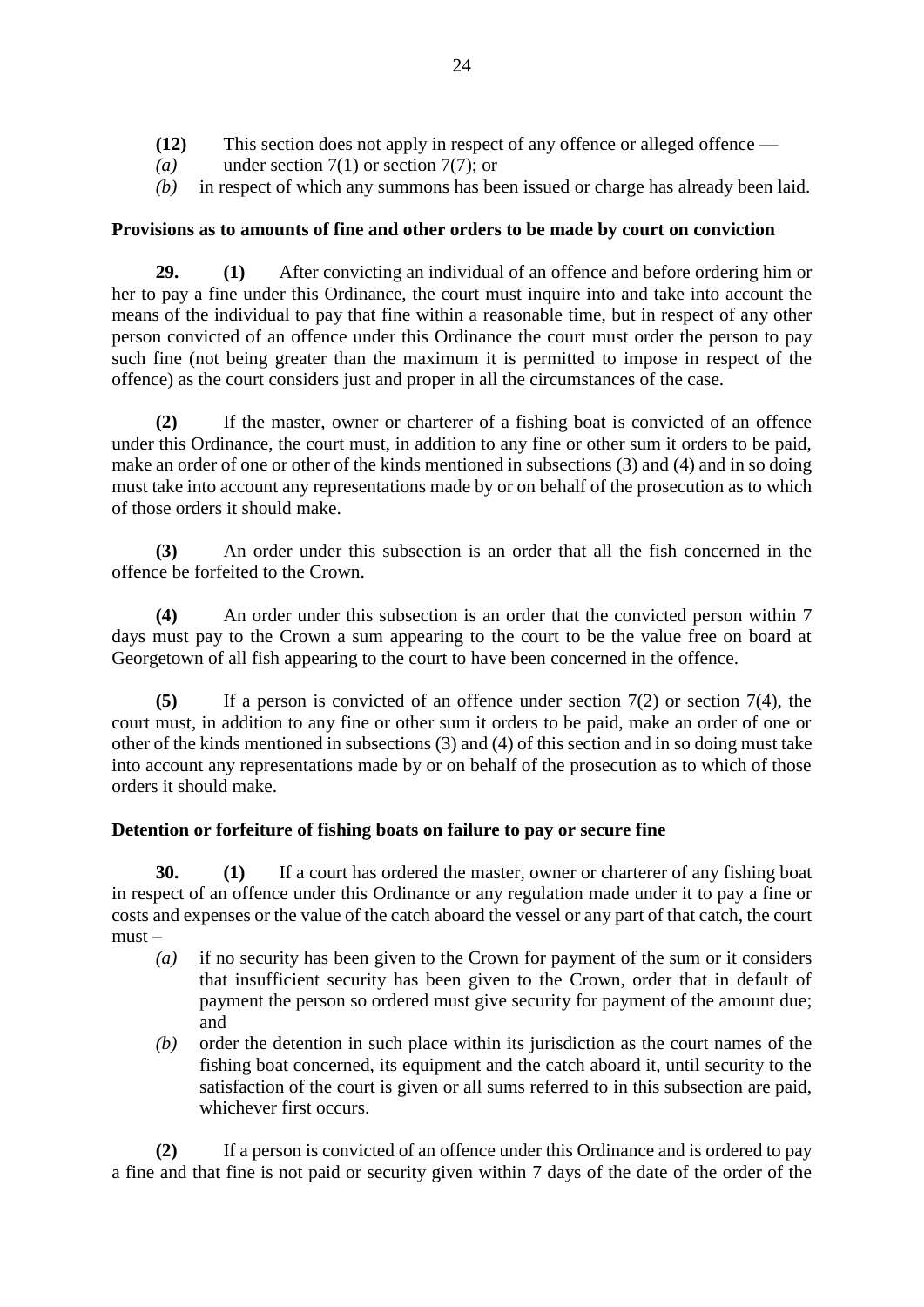court, or any longer period the court determines at the time the fine was imposed, the court must, on the application of the Crown and unless sufficient cause is shown to the contrary, order that the fishing boat concerned in the offence, and its equipment concerned in the commission of it, together with the catch aboard that fishing boat in so far as that catch has not already been forfeited under section 31(3), or such of the foregoing as are the subject of the application by the Crown, be forfeited to the Crown.

**(2A)** On making an order under subsection (2), the court must revoke or vary any order under subsection (1) previously made in a manner that in the circumstances it believes to be appropriate.

**(3)** On an order of forfeiture being made pursuant to subsection (2), the property to which it relates vests in the Crown free from encumbrances and may be disposed of in such a manner as the Director of Fisheries, acting in his or her discretion, directs.

**(4)** No appeal lies to any court against an order under subsection (2).

# **PART VII GENERAL**

# **Regulations**

**31.<sup>18</sup> (1)** The Governor may make regulations for the better carrying into effect of the purposes of this Ordinance.

**(2)** In particular, and without limiting subsection (1), such regulations may provide for—

- *(a)* anything which is to be, or may be, prescribed under this Ordinance;
- *(b)* the forms to be used for the purposes of this Ordinance;
- *(c)* the persons to whom and the manner in which applications may be made;
- *(d)* the procedures to be followed by applicants for licences;
- *(e)* terms and conditions that are to apply to licences issued under this Ordinance;
- *(f)* the protection of the marine environment within the fishery limits and of any living thing to be found therein;
- *(g)* the equipment to be carried on board fishing boats;
- *(h)* the reports to be made and statistics to be kept and submitted for the purposes of this Ordinance;
- *(i)* any matters in relation to which under section 5 a condition may be imposed on the grant of a licence under that section;
- *(j)* the designation by applicants for licences and licensees of authorised agents in Ascension in respect of fishing and fishing-related operations and otherwise for the purposes of this Ordinance;
- *(k)* the provision by applicants for licences or licensees of bonds or other forms of security for securing their compliance with the obligations under the terms and conditions of their licences or their compliance with the provisions of this Ordinance;
- *(l)* the placing of Fisheries Protection Officers and official observers on fishing boats and the terms for their presence on such boats;

**.** 

<sup>18</sup> *Section 31 amended by Ord. A3 of 2021*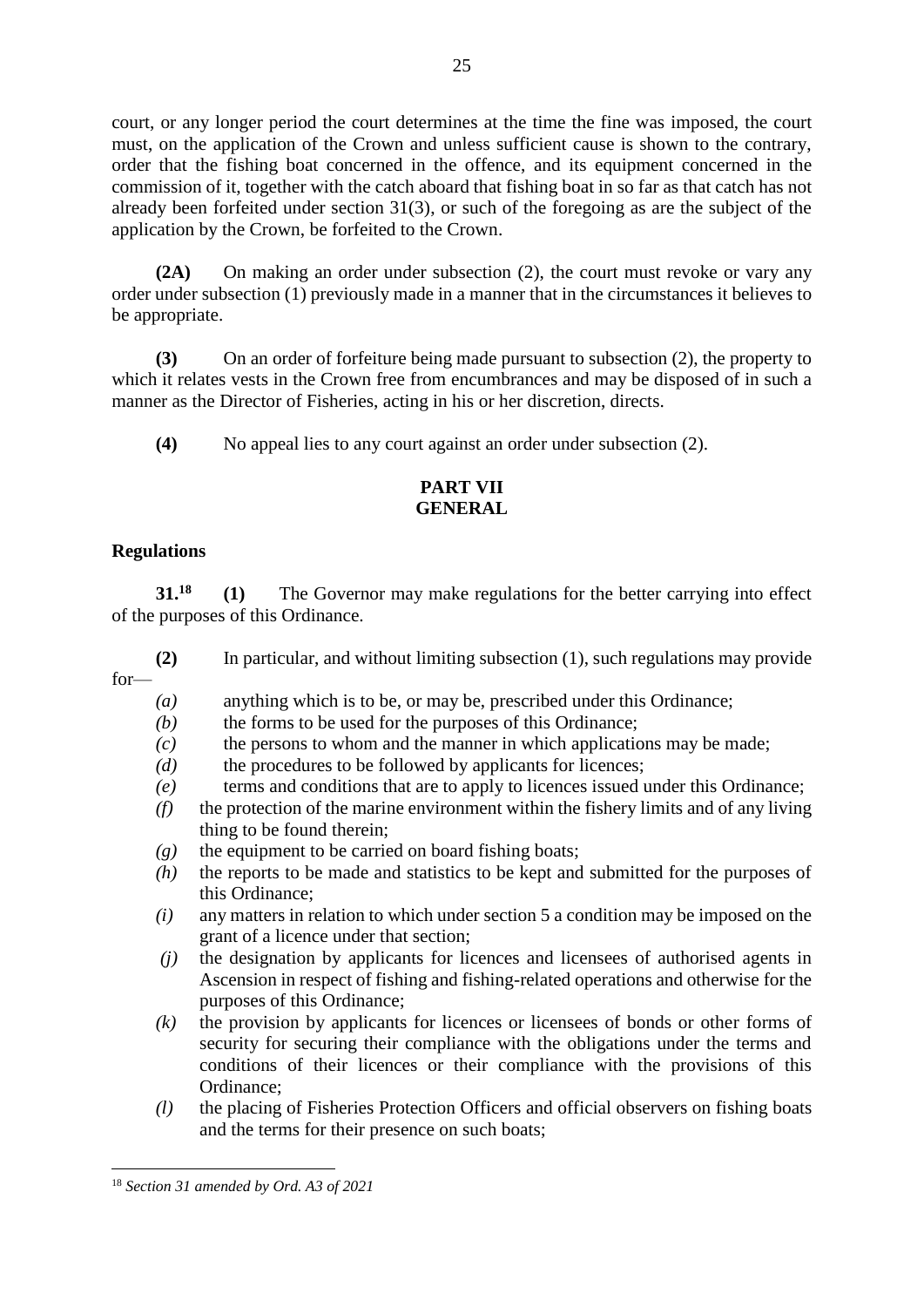- *(m)* a maximum fine of an amount prescribed in the regulations in respect of any offence under the regulations (but so that no such fine may exceed £100,000 and, subject to that limitation, different fines may be prescribed in relation to different offences);
- *(n)* any other purpose related to any obligation under, or objective of, ICCAT.

**(3)** Regulations made under this section may make different provisions for different parts of the fishery limits, different controlled fishing zones, different parts of the year, different types and sizes of fishing boats or any one or more of the foregoing.

### **Repeal**

**32.** The Fishery Limits Ordinance, 1978 is repealed.

### **SCHEDULE A**

(Sections 2 and 11)

### **A (non-exhaustive) list of organisations pursuant to section 11**

The Commission for the Conservation of Antarctic Marine Living Resources (CCAMLR)

The Convention on the Conservation and management of the Pollock Resources in the Central Bering Sea (CCBSP)

Commission for the Conservation of Southern Bluefin Tuna (CCSBT)

European Commission (to the extent to which it performs the functions of an RFMO)

General Fisheries Commission for the Mediterranean (GFCM)

Indian Ocean Tuna Commission (IOTC)

Inter-American Tropical Tuna Commission (IATTC)

International Commission for the Conservation of Atlantic Tunas (ICCAT)

International Pacific Halibut Commission (IPHC)

International Whaling Commission (IWC)

Lake Victoria Fisheries Organisation (LVFO)

Northwest Atlantic Fisheries Organisation (NAFO)

North Atlantic Salmon Conservation Organisation (NASCO)

North East Atlantic Fisheries Commission (NEAFC)

North Pacific Anadromous Fish Commission (NPAFC)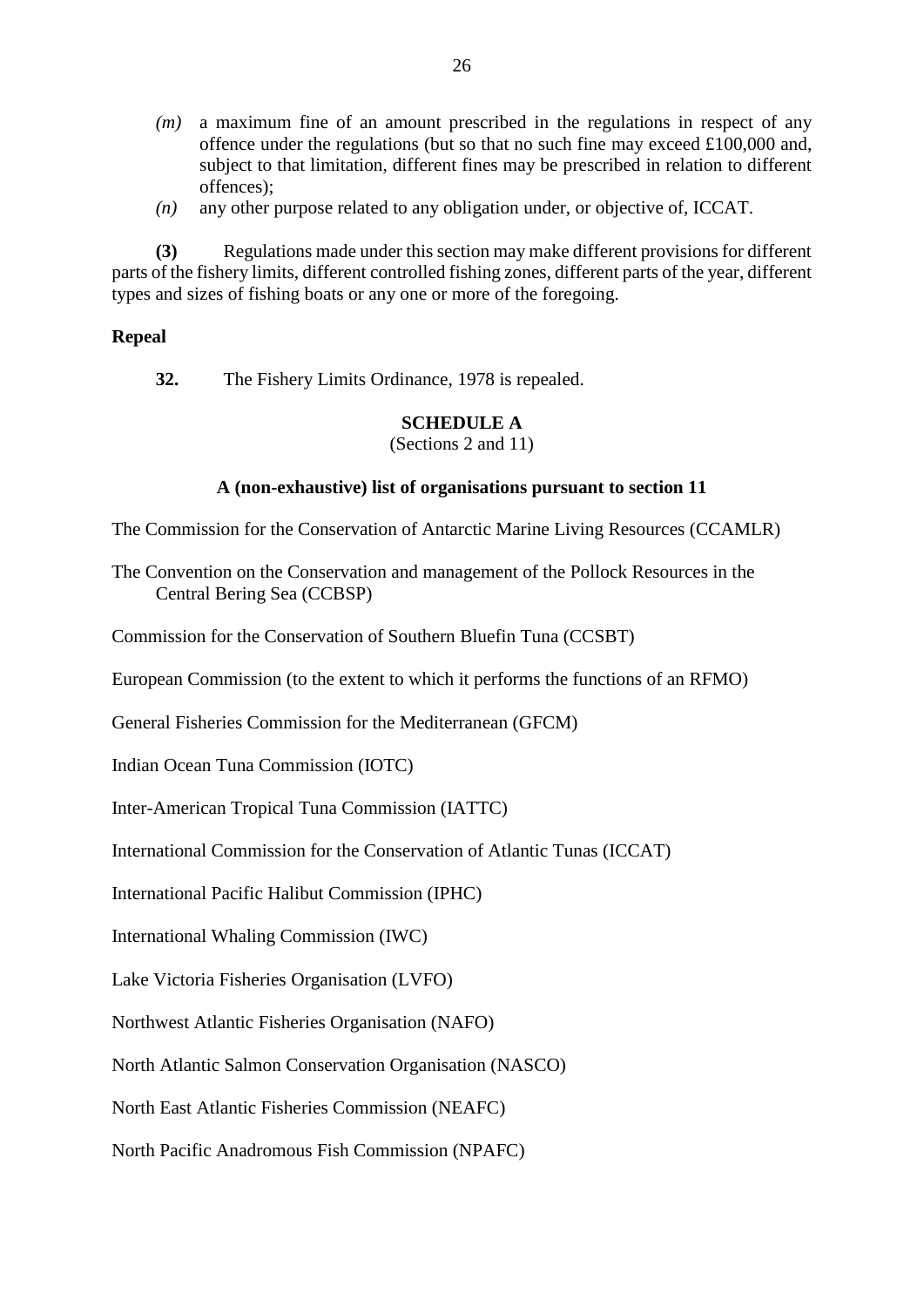Pacific Salmon Commission (PSC)

Regional Commission for Fisheries (RECOFI)

Southeast Atlantic Fisheries Organisation (SEAFO)

South Indian Ocean Fisheries Agreement (SIOFA)

South Pacific Regional Fisheries Management Organisation (SPRFMO)

Western and Central Pacific Fisheries Commission (WCPFC)

#### **SCHEDULE B**

(Sections  $14(1)$  and  $15(1)$ )

#### **List of information to be provided pursuant to section 14**

- (a) estimated date and time of arrival;
- (b) all the purposes of the call,
- (c) the name of the suggested next port of call and the expected final port of call;
- (d) last port of call, its date and purpose;
- (e) name of vessel;
- (f) flag State;
- (g) type of vessel;
- (h) international radio call sign;
- (i) vessel contact information;
- (j) vessel owner;
- (k) certificate of registry ID;
- (l) VMS details;
- (m) dimensions of vessel;
- (n) names and nationalities of master and crew;
- (o) fishing authorisation(s);
- (p) start and estimated end of the fishing voyage;
- (q) fishing or transhipment authorisation;
- (r) the quantities of each species of fish on board;
- (s) the quantities of each species of fish to be landed or transhipped;
- (t) where the catch was made or where transhipment (in whole or in part) would take place.

# **SCHEDULE C**

#### **(Section 14(2))**

#### **Illegal, Unreported, or Unregulated Fishing Declaration under section 14:**

I............................[*name*], Master of the……………….[*Flag State*] flagged vessel…………………….[*vessel name*] having declared my intention to enter Ascension Harbour hereby declare that I and my vessel have/have not [*please delete as appropriate*] been engaged in or supported any form of illegal, unregulated, or unreported fishing activity.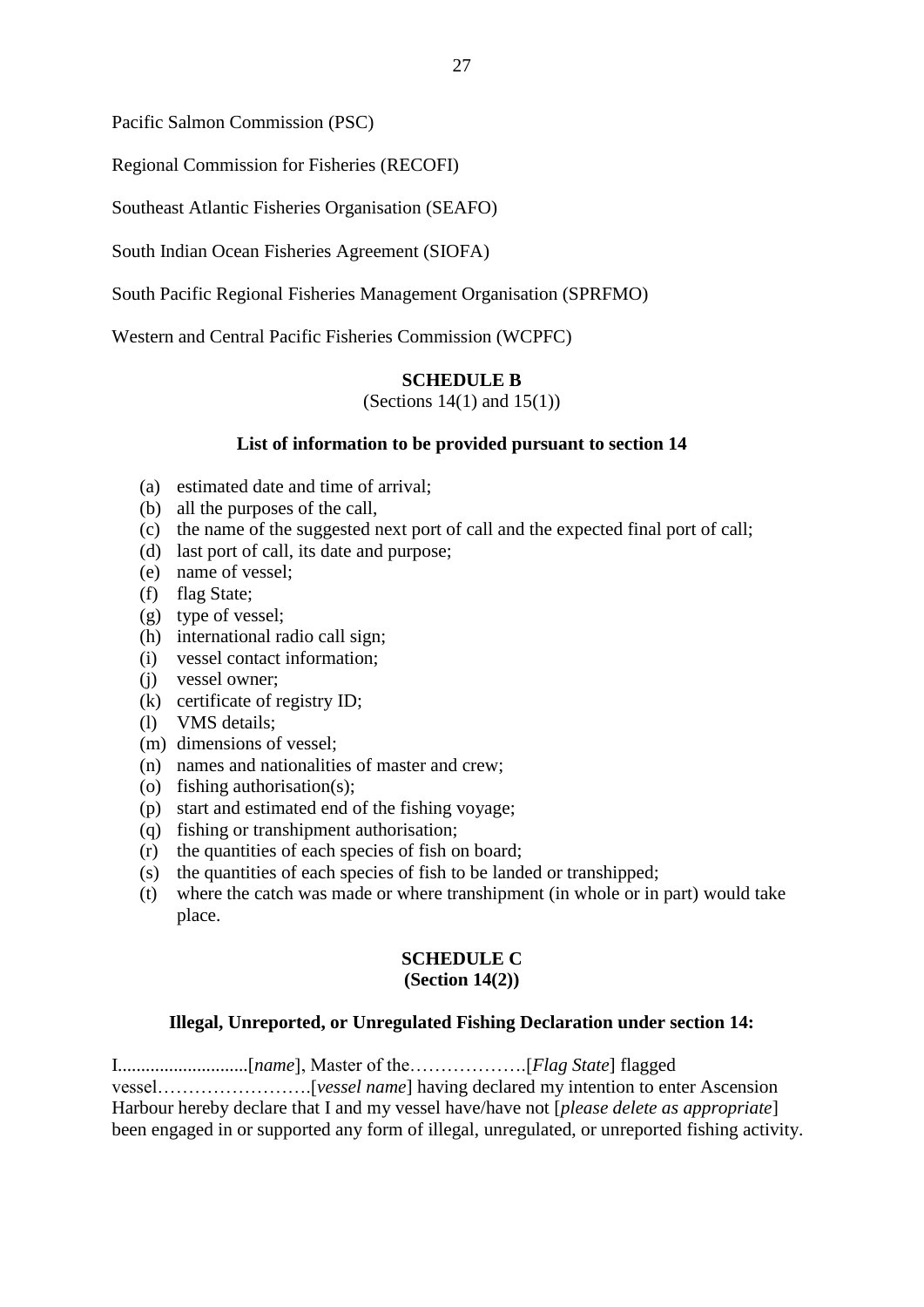Signed:…………………………… Date:……………………………...

# **FISHERIES (CONSERVATION AND MANAGEMENT) ORDINANCE, 2015**

\_\_\_\_\_\_\_\_\_\_\_\_\_\_\_\_\_

# **FISHERY LIMITS (LICENSING OF FISHING)(OFFSHORE ZONE) ORDER 2015** (Section  $5(1)$ )

#### **Citation and commencement**

1. This Order may be cited as the Fishery Limits (Licensing of Fishing)(Offshore Zone) Order, 2015 and comes into force on 5th November 2015.

#### **Licensing of fishing**

2. Fishing within the fishery limits in any area beyond the territorial sea is prohibited unless authorised and carried out in accordance with a fishing licence granted by the Director of Fisheries under section 5 of the Ordinance**.**

#### **Form and duration of licence**

3. The form and duration of a fishing licence to which this Order applies is to be determined by the Director of Fisheries in each case.

#### **Charge for licence**

4. A charge may be made for each fishing licence, having regard to the factors set out in section  $5(6)(b)$ , of the Ordnance, the amount of which is prescribed in the Schedule.

# **SCHEDULE**

(Article 4)

### **LICENCE FEE CHARGES**

**Type of licence** *Contract Fee* **Licence** Fee

1. Commercial offshore fishing licence  $\pounds 20,000$ 

# **FISHERIES (CONSERVATION AND MANAGEMENT) ORDINANCE, 2015**

\_\_\_\_\_\_\_\_\_\_\_\_\_\_\_\_\_\_\_\_\_

**FISHERY LIMITS (LICENSING OF TRANSHIPMENT) ORDER, 2015** (Section  $12(1)$ )

#### **Citation and commencement**

1. This Order may be cited as the Fishery Limits (Licensing of Transhipment) Order, 2015 and comes into force on 5th November 2015.